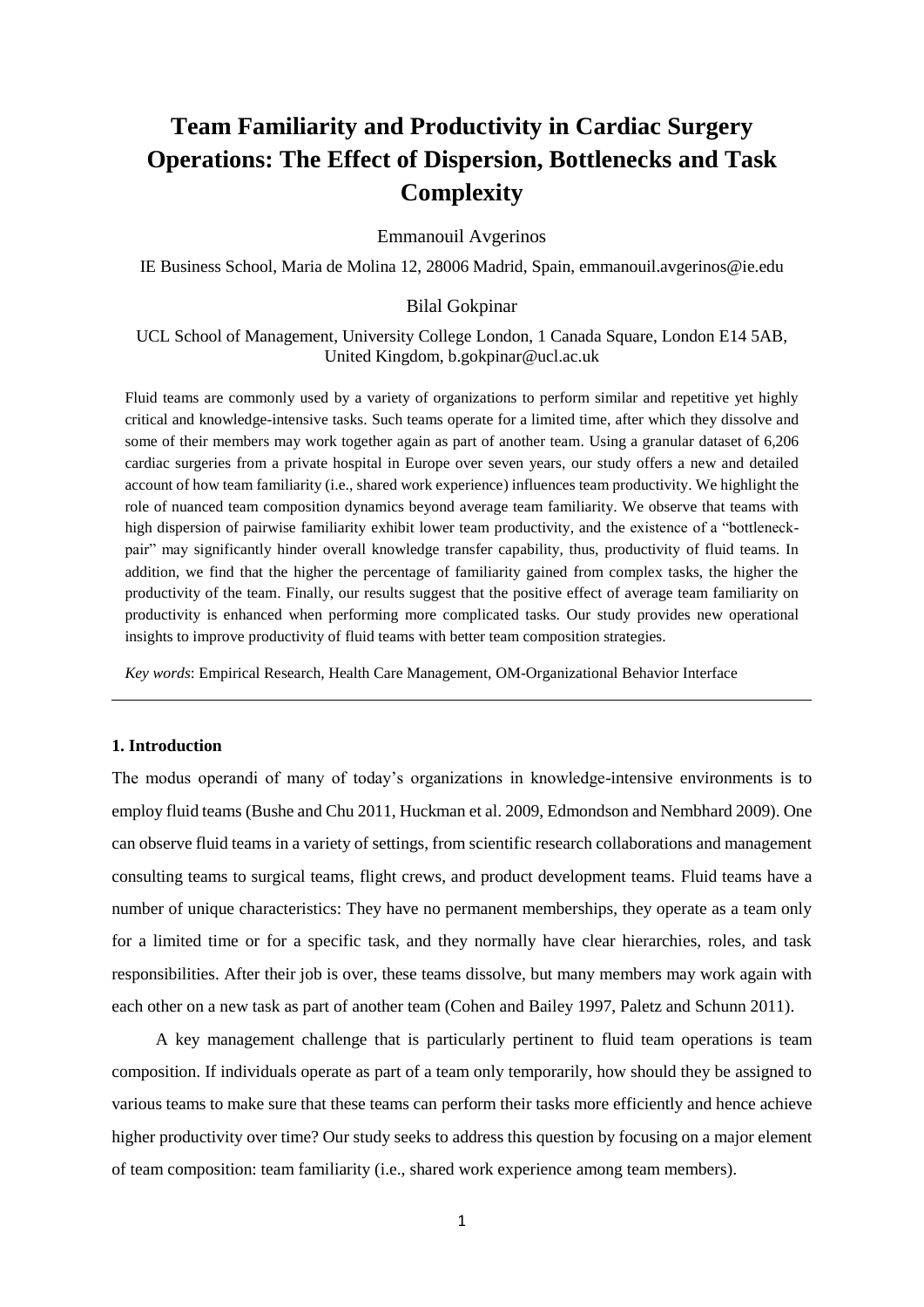Previous research has identified team familiarity as an important performance driver for teams with a primary focus on the role of average team familiarity (e.g., average of pairs' familiarity). This line of work reported mostly beneficial effects (Edmondson 1999, Reagans et al. 2005, Huckman et al. 2009, Huckman and Staats 2011) with the exception of two studies which suggested diminishing returns in the long run (Katz 1982, Berman et al. 2002).

Despite these studies, several important questions regarding the effect of team familiarity on team productivity have remained unaddressed. First, previous research has mainly focused on the role of the first moment of familiarity distribution among team members (i.e., average familiarity) and has not accounted for two important distributional characteristics that go beyond team averages: (i) dispersion of familiarity among team members (e.g., the second moment), and (ii) existence of a bottleneck pair in the team (e.g., similar to the third moment capturing the skewness of the lowest familiar pair). Fluid teams are composed of members who have various levels of shared work experience in different pairs, and hence teams' familiarity distributions might be substantially different despite having similar average familiarity levels. Indeed, a key characteristic of a distribution such as dispersion constitutes an inherent property of every team-level mechanism (De Jong and Dirks 2012). As a result, any model that solely focuses on team averages and neglects important distributional properties can lead to biased and ambiguous results for the examined phenomenon (Cole et al. 2011). Consequently, we first examine how team familiarity dispersion and the existence of bottleneck pairs might influence productivity of fluid teams. Team familiarity dispersion and bottleneck enrich our understanding of familiarity because they capture distinct team level characteristics that are undefined at the individual or pair level, and they only emerge at the team level. Next, inspired by the concept of "bottleneck" in traditional operations settings which limits a system's capacity; we define and identify an analogous construct "bottleneckpair" for fluid teams. We argue that the existence of a pair with very low shared experience-compared to the average familiarity of the team, may act as a bottleneck for the team. It is worth noting that although the most famous example of a bottleneck in the operations management literature is a person (i.e., Herbie in the hiking track) (Goldratt and Cox 1984), there is little work that relates system bottleneck with persons and teams (Boudreau et al. 2003).

Second, although previous studies have examined various contingent factors about the effect of team familiarity on team performance such as geographic dispersion and team size (Espinosa et al. 2007), interpersonal diversity in terms of customer experience (Huckman and Staats 2011), and hierarchical roles (Staats 2012), this line of research has not examined the role of task type (i.e., complexity) on the relationship between team familiarity and productivity. On this front, we examine two important questions. First, does familiarity gained from a higher ratio of complex tasks result in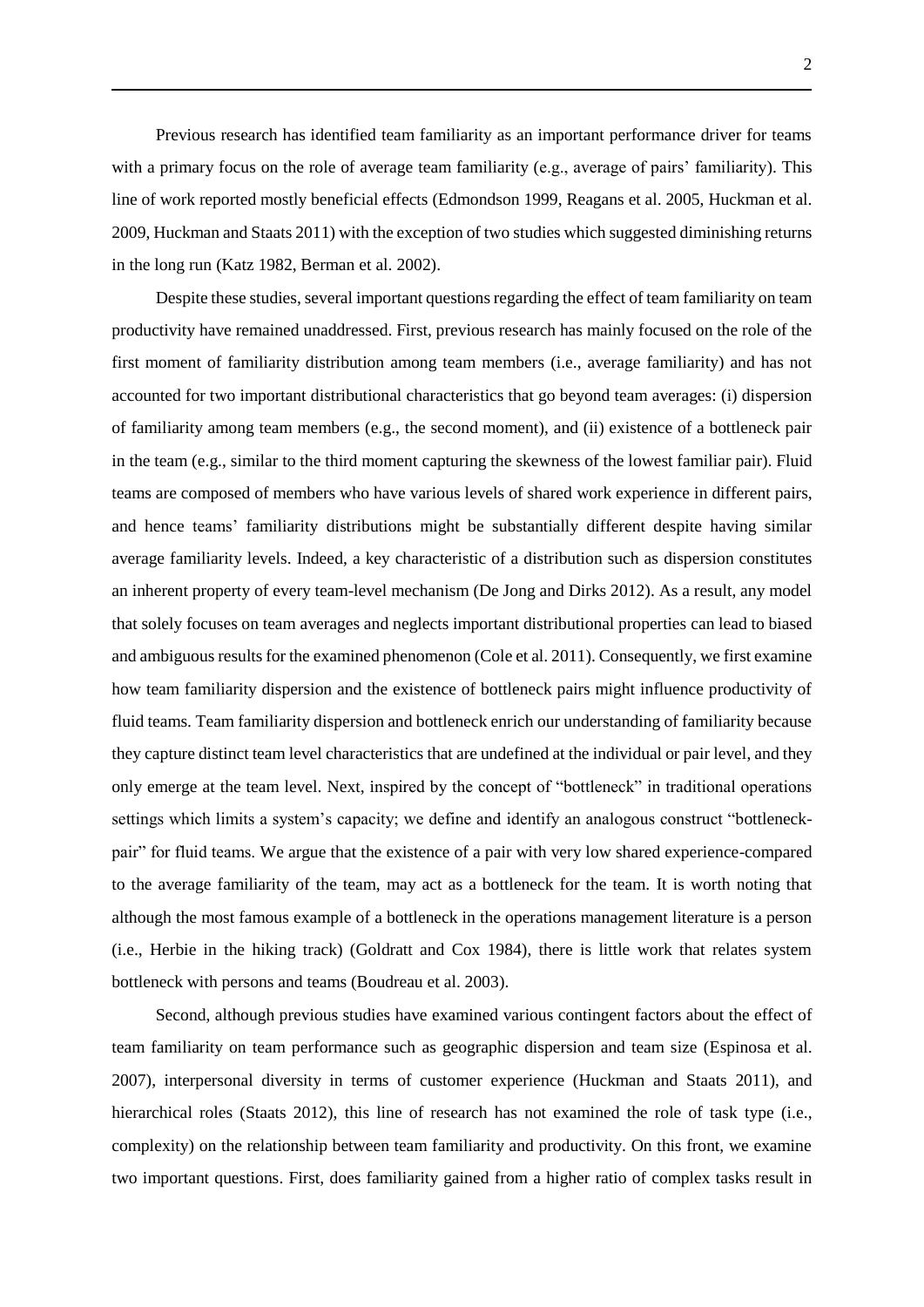higher productivity? Second, how does complexity of the focal task moderate the relationship between team familiarity and productivity? These questions are also important from a practical viewpoint because fluid teams essentially perform related but not identical jobs over time which may significantly differ in terms of complexity (e.g., consider flight crews or surgical teams where each surgery or flight is different in complexity depending on patient or weather conditions).

Overall, in this study, we focus on four questions related to familiarity in fluid teams. We first look at the distribution of familiarity among team members by examining (i) the effect of team familiarity dispersion, and (ii) the existence of a bottleneck pair on productivity. We then focus on task complexity and investigate (iii) whether familiarity gained from a higher percentage of complex tasks in the past provide higher productivity benefits, and (iv) whether a more complex focal task is more conducive for the positive effects of team familiarity on productivity.

We test our hypotheses using a unique dataset of 6,206 cardiac surgeries from the cardiac unit of a private hospital in Europe over 87 months. With clear team member roles and responsibilities, limited team durations, and repeated interactions among individuals as part of different teams, our setting is ideal to investigate fluid teams (Edmondson et al. 2001). In addition, the presence of similar and repetitive, yet highly critical and complex tasks make cardiac operations a very suitable context to examine the role of team composition on productivity. Our results indicate that teams with high dispersion of pairwise familiarity exhibit lower team productivity (i.e., higher surgery duration), and the existence of a "bottleneck-pair" may significantly reduce productivity. In addition, we observe that the higher the percentage of familiarity gained from complex tasks, the higher the productivity of the team. Finally, our results suggest that the positive effect of average team familiarity on productivity is amplified when performing more complex tasks.

Our paper offers important contributions to operations management literature. Identifying team composition as a major apparatus with which managers can influence productivity; our study provides insights on effective management of fluid team operations. By examining nuanced factors beyond average team familiarity; our study unravels when and how team familiarity influences productivity of fluid teams. An important focus in the operations management literature has been to increase productivity at the individual, team and organizational level, though for mostly repetitive and routine tasks in contexts such as manufacturing or blue-collar work (Hopp and Spearman 2000, Hopp et al. 2009). A natural extension and focus for this line of work is to study productivity in more knowledge intensive and more complex settings (Hopp et al. 2009). As Peter Drucker famously noted (1999, p. 79) "the most important, and indeed the truly unique, contribution of management in the 20th century was the 50-fold increase in the productivity of the manual worker in manufacturing. The most important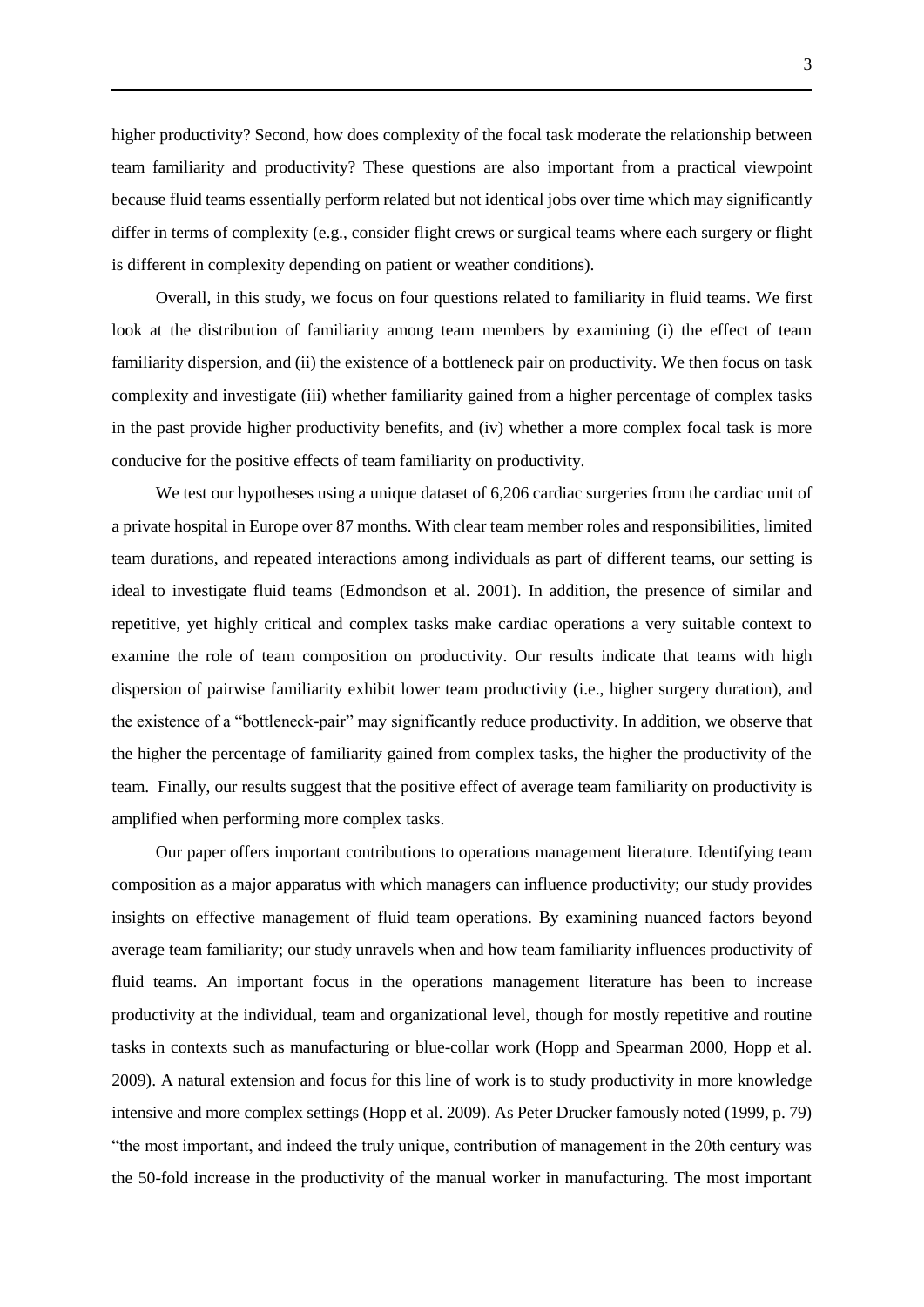contribution management needs to make in the 21st century is similarly to increase the productivity of knowledge work and knowledge workers."

In the next section we present the existing literature and develop our hypotheses. We then present our data and results, robustness checks, and finally discuss our findings and conclusions.

## **2. Literature Review and Theory Development**

Team familiarity (i.e., prior shared work experience) and its performance implications have been studied in several literatures. A number of theoretical studies have suggested positive effects of past collaborations (i.e. team familiarity) on team performance by highlighting the role of transactive memory system (Wegner 1986), collective mind (Weick and Roberts 1993), team human capital (Chillemi and Gui 1997), team psychological safety (Edmondson 1999), among others. In healthcare research, focusing on cardiac surgery team members, Fleming et al. (2006) suggested that limited shared experience may lead to breakdowns in communication, decision making and leadership which in turn may threaten surgical safety. Using data from pediatric, cardiac, and orthopedic operations, Catchpole et al. (2007) also showed that shared experience and effective teamwork during surgery can prevent minor problems from escalating and becoming serious threats for patients. Finally, examining general/vascular surgery services, Davenport et al. (2007) suggested that past collaborations can help decrease patient morbidity. Broader management literature has generally highlighted beneficial effects of team familiarity on productivity in various empirical settings including software teams (Faraj and Sproull 2000, Huckman et al. 2009) and surgery teams (Reagans et al. 2005); although some scholars have highlighted diminishing returns of team familiarity (Berman et al. 2002, Katz 1982).

Previous studies have also explored more subtle effects of team familiarity. Espinosa et al. (2007) showed that in software development, team size and geographic dispersion interact positively with team familiarity resulting in increased team productivity. Huckman and Staats (2011) found that the interaction between team familiarity and interpersonal diversity in terms of customer experience results in significant improvement in effort and schedule deviation. Also in software teams, Staats (2012) observed that horizontal familiarity increase quality whereas hierarchical familiarity promotes productivity.

## **Familiarity Dispersion**

While average team familiarity is an appropriate construct to characterize average levels of prior shared work experience in a team, it may not give us the complete picture with regards to team composition and familiarity dynamics in fluid teams. In such settings in which teams are not stable, there may be a high degree of variation both across and within teams in terms of team members' familiarity between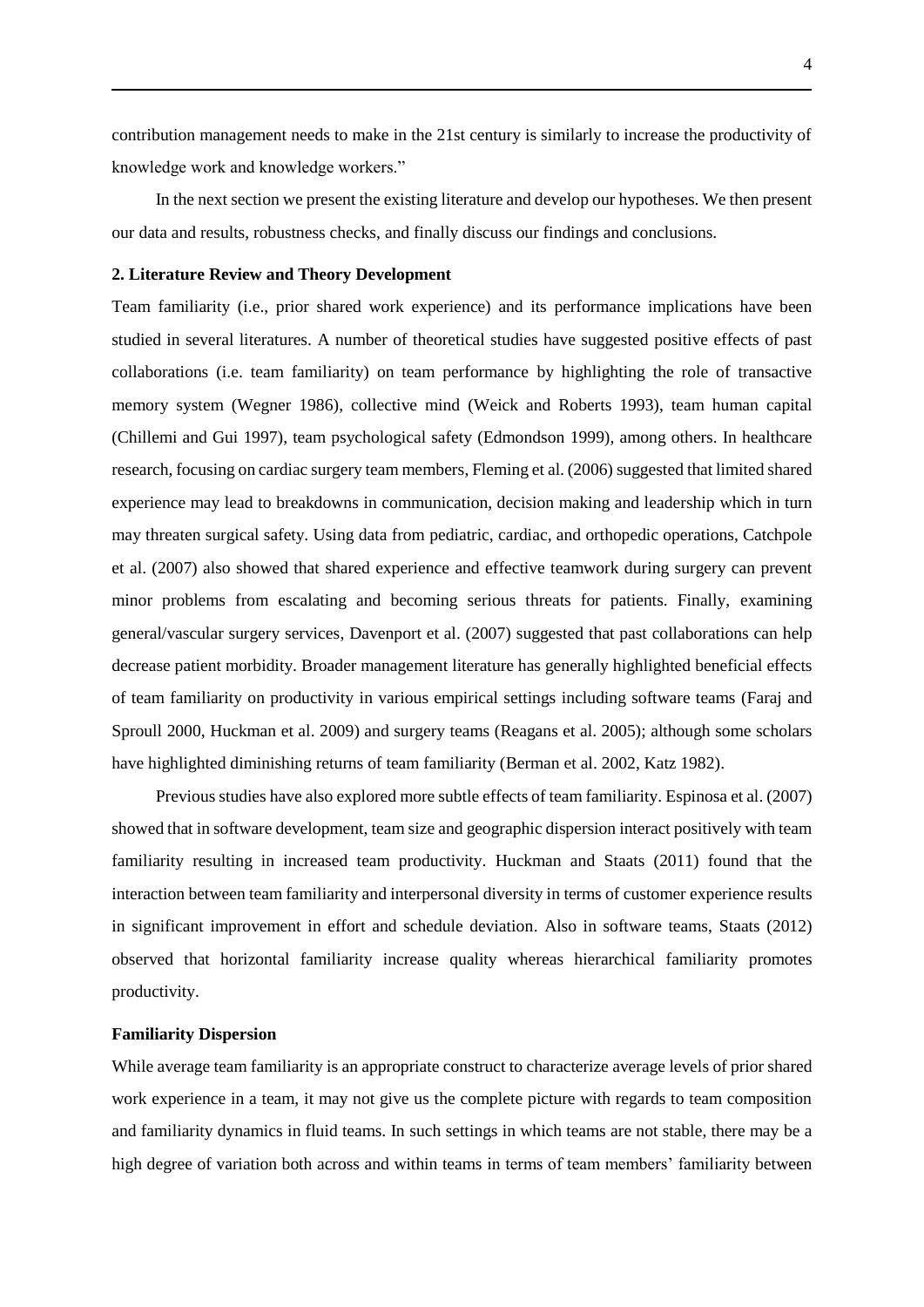each other. Moreover, two teams with the same levels of average team familiarity may differ substantially in their composition dynamics (e.g., one team with all members moderately familiar with each other, another team in which some pairs highly familiar and other pairs barely familiar with each other).

In fact, previous research has pointed out the importance of including dispersion (e.g., diversity) while examining team-level effects (Harrison and Klein 2007, Jackson et al. 2003). Klein and Kozlowski (2000) suggested that most group constructs come from a combination of mean and dispersion mechanisms. Indeed, mean and dispersion have been treated as equal properties for the formation of team-level constructs such as trust and peer monitoring (De Jong and Dirks 2012), leadermember exchange (Liao et al. 2010) and satisfaction (Dineen et al. 2007). Building on this literature, we argue that team familiarity dispersion may hinder team productivity through two main mechanisms.

First, while common experience makes individuals aware of each other's expertise and therefore leads to more efficient task allocation and knowledge sharing (Faraj and Sproull 2000, Lewis 2003, Reagans et al. 2005), when similar levels of familiarity are not shared by all individuals within the team, they will face difficulties in knowledge sharing and effective integration. This is due to different beliefs and lack of past collaboration among some members, which will in turn lower productivity (Gardner et al. 2012). Moreover, when relational resources are concentrated within parts of the same team, individuals will develop stronger bonds only with some team members, creating distance from others (Hornsey and Hogg 2000, Van Knippenberg et al. 2004). This uneven distribution may lead to opposition in task-related goals (Bezrukova et al. 2007), and conflict and distrust among team members (Choi and Sy 2010). Consequently, familiarity dispersion will result in lower productivity because of the unevenly distributed relational resources within the team.

Second, trust among co-workers has been recognized as an important performance driver for healthcare personnel (Cook 2013), and its significance has been highlighted for individuals (e.g. nurses, Altuntas and Baykal 2010) as well as pairs in teams (such as between a surgeon and a nurse, Pullon 2008). Trust is particularly critical for performance in high pressure settings (Colquitt et al. 2011) such as cardiac operations (Tucker and Edmondson 2003, Nembhard and Edmondson 2006), and a key enabler of trust among team members is prior shared experience (Gruenfeld et al. 1996, Edmondson 1999). As a result, high familiarity dispersion indicates high trust variance and trust asymmetry within the team, which will have negative effects on team productivity due to unbalanced social exchange structures that inhibit reciprocation of resources (De Jong and Dirks 2012). Within a team, while individuals are likely to share information and adopt shared information with highly familiar and hence trusted members, they are less likely to do so with less familiar members (Kane et al. 2005, Gardner et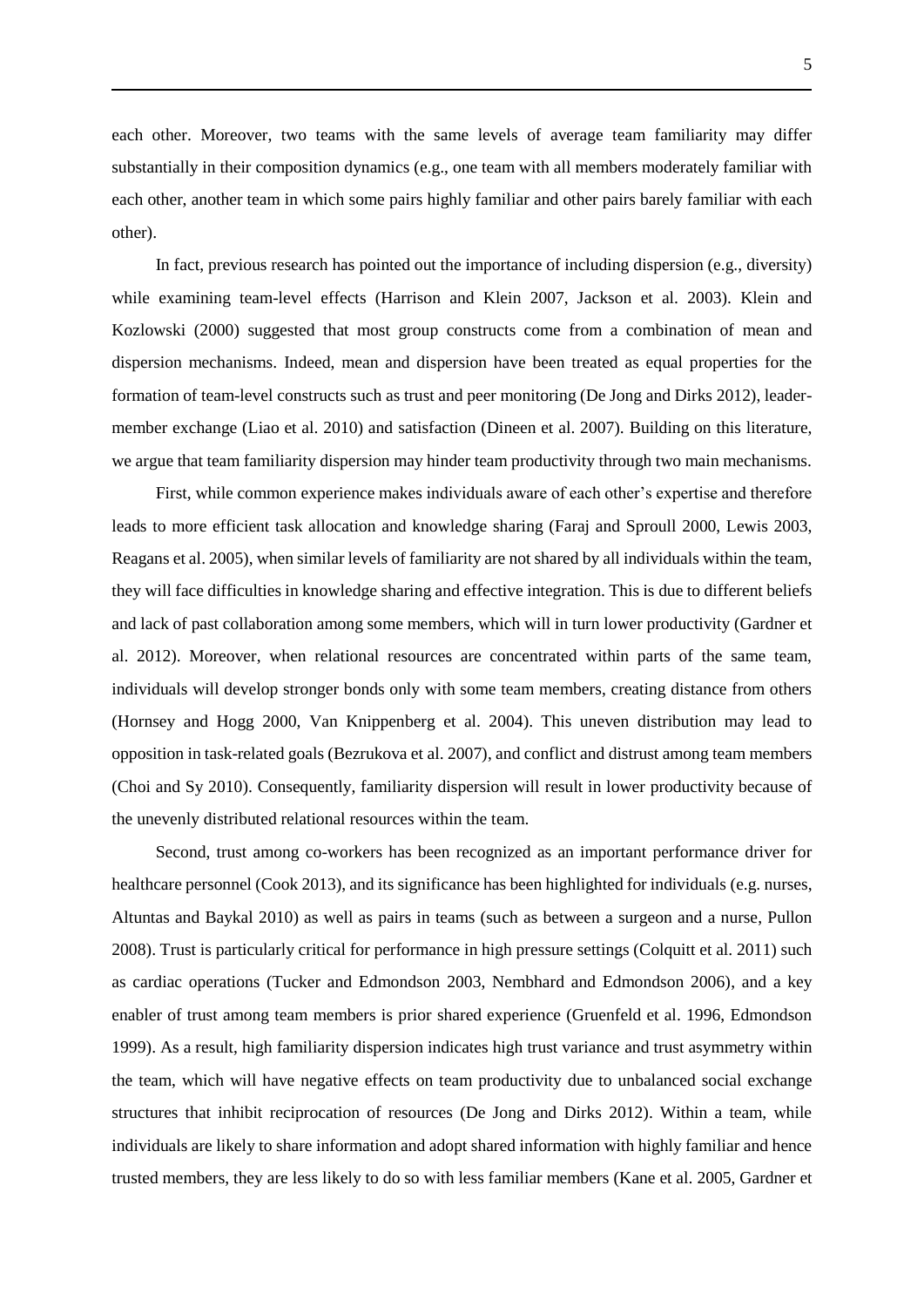al. 2012). This will in turn result in inefficient knowledge sharing within the team. Individuals may refrain from seeking help and advice from less familiar members of the team who may have the right information and who may be more capable than highly familiar members (Hoffman et al. 2009, Gardner et al. 2012), resulting in decreased productivity. We therefore predict that:

Hypothesis 1*: Team familiarity dispersion has a negative impact on team productivity.* 

## **Familiarity and Bottlenecks**

In production settings, bottlenecks are highly important as they constrain the system capacity. They are also fundamental in determining throughput, cycle time, customer service, and other performance metrics (Hopp et al. 2009). Despite their significant influence on performance, and their obvious connotations in knowledge intensive environments, only a small number of studies have highlighted "bottlenecks" in white-collar settings. Taking the concept of bottleneck to team settings and employing social network analysis, Cross et al. (2001) suggested that some team members may be acting as 'bottlenecks' in sharing information, resulting in the whole team to operate less efficiently. Siemsen et al. (2008) used the motivation-opportunity-ability (MOA) framework to show that one of these three factors can act as a bottleneck and therefore determine the degree of knowledge sharing among members of a workgroup.

Because the smallest unit in a team that exchange information is a pair, and our conceptualization of team familiarity is based on pairwise prior shared work experience, we suggest that the existence of a pair with very low levels of shared work experience (i.e., familiarity) compared to average familiarity of the team may act as a bottleneck for the whole team's operation, and thus reduce productivity. There are several reasons for such an effect. First, emphasizing the role of pairs in a team, Bion (1962) suggested that cohesion will develop easier between two individuals than among all group members. One of the initial consequences of prior shared work experience is the development of cohesion (Hackman 1987, Evans and Dion 1991). We argue that the existence of a bottleneck-pair in terms of team familiarity will result in a lack of basic levels of cohesion in that pair, hence constraining some of the members' effective willingness to engage in a relationship and share information within the team, thus negatively influencing team's productivity.

Second, groups and pairs, similar to individuals, can develop habitual routines (Gersick and Hackman 1990) and norms (Feldman 1984). When members have previous common experience, they share a priori premise about the way they should proceed in a given situation (Gersick and Hackman 1990). Bottleneck-pairs which are in significant shortage of habitual routines would need explicit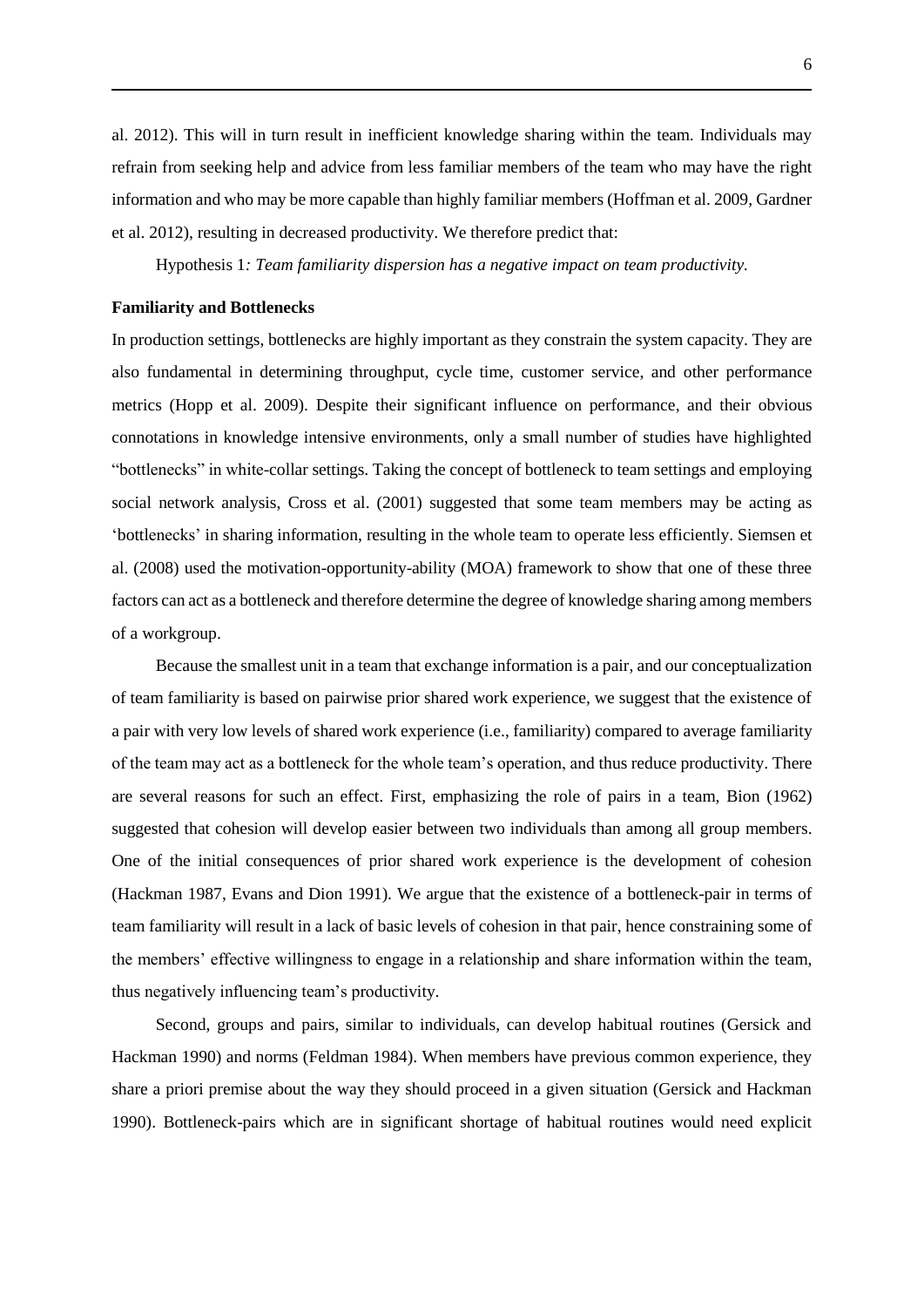communication about the task itself (Gersick and Hackman 1990, Espinosa et al. 2007) which will in turn reduce productivity of the team.

In addition, an important consequence of team familiarity is to reduce communication errors by reducing uncertainty among them (Harrison et al. 2003). Members who form the bottleneck pair (i.e., with limited familiarity with compare to others), however, will have uncertainty about each other, producing higher anxiety (Gruenfeld et al. 1996). This may in turn reduce the fluency of individuals (Nemeth 1986), resulting in higher likelihood of communication errors. Because communication errors among surgical team members are the most common cause of operative problems (Makary et al. 2006), and such errors in one pair can be sufficient to cause operative problems and ineffectiveness for the whole surgery, we suggest that the existence of a bottleneck pair will increase the likelihood of communication errors, thus, reduce team productivity.

Finally, cardiac operations consist of a set of steps performed by pairs of the surgical team (KC and Staats 2012) in which tacit knowledge plays a critical role (Edmondson et al. 2003) in smooth performance of these tasks. Because familiarity promotes formation of tacit knowledge among individuals and pairs (Edmondson et al. 2003, Huckman and Pisano 2006) and transferring tacit knowledge is also inherently difficult due to the contextualized nature of the knowledge itself (Joshi et al. 2007), the bottleneck pair will have difficulty in information sharing. Since the entire surgery is a sequence of steps and operations, and the outcome of the whole team depends on the effort of each pair and individual in the team (Hollingshead 2001); the lack of efficient information sharing in one step (i.e, by the bottleneck pair) will have a cascading effect on other steps, which will result in reduced productivity for the whole team. As a result, we expect that:

#### Hypothesis 2*: The existence of a bottleneck-pair has a negative impact on team productivity.*

Notice that, although team familiarity dispersion and bottleneck-pair are somewhat related, we contend that they are two distinct theoretical concepts. While the existence of a bottleneck pair (i.e., a pair with very low familiarity compared to the average familiarity of the team) may indicate high dispersion, the opposite is not true. A high dispersion can be caused by one or two pairs that are highly familiar compared to the other pairs in the team. This does not necessarily mean that there will be a bottleneck pair. They are therefore distinct concepts that capture two important characteristic of familiarity distribution within a team.

## **Gaining Familiarity**

We next consider productivity implications of the way team familiarity is gained. Members in a fluid team inevitably gain familiarity as they perform tasks and work together as part of a team, but in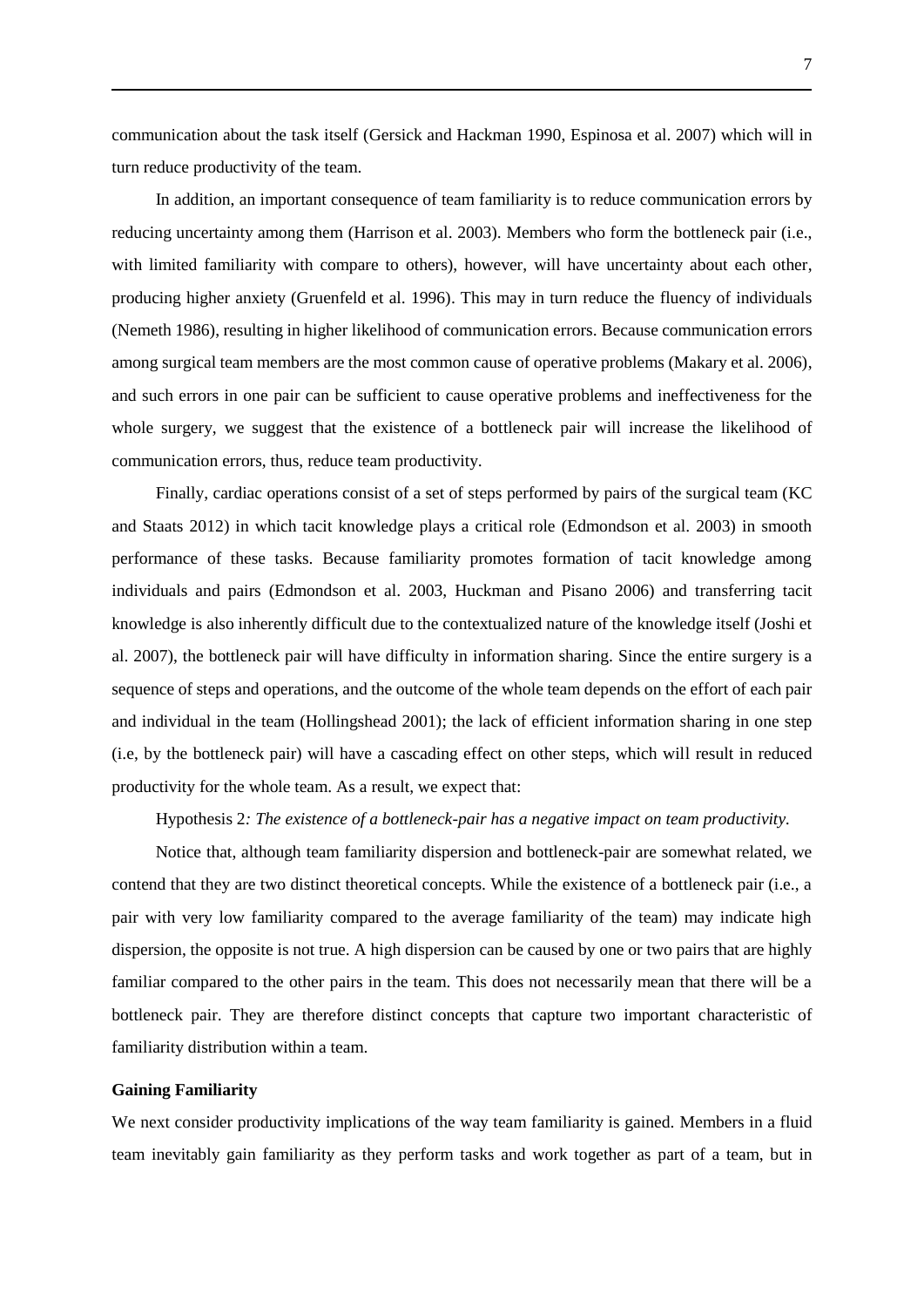developing this familiarity, the nature of tasks that they perform together could be quite different. This may lead to differentiated effects in future task productivity. Consider two similar surgical teams both performing a single operation. Members of both teams will develop familiarity within their teams, but if one team has performed a simple routine operation, whereas the other one has performed a high risk complicated operation, the nature of gained familiarity as a result of performing these operations could be quite different. Consequently, their impact on subsequent operations' productivity will be different, too.

Development of a transactive memory system, which involves a representation of who knows what in a team (Lewis 2003) enhances task performance (Wegner 1986). Furthermore, experience from more complex tasks promote more efficient development of a transactive memory resulting in better encoding, storage, retrieval, and communication of information (Brandon and Hollingshead 2004). As a result, we expect team members to develop better transactive memory systems through working on more complex tasks, leading to higher productivity in subsequent operations.

In addition, team members working on challenging, non-routine tasks which require increased coordination and communication, will relate better to each other by forming cognitive interdependence (Levine and Moreland 1999, Moreland 1999). As a result, team members will realize that the outcome of their effort does not depend solely on them but it also depends on other group members (Hollingshead 2001). This realization will bring about better information sharing and knowledge transfer among group members (Brandon and Hollingshead 2004) in subsequent tasks, and therefore, improve productivity.

Finally, cardiac surgeries are characterized by high levels of uncertainty and pressure because the stakes are high (Tucker and Edmondson 2003). Under conditions of uncertainty, working on simple tasks with low information processing requirements can be decreasingly effective (Tushman and Nadler 1978). As such, if familiarity is gained through mostly simple tasks, we expect limited productivity benefits. In contrast, if familiarity is gained by performing a high ratio of complex tasks which inherently require better information sharing and coordination (Gittel 2002), we expect higher cohesiveness and productivity in succeeding operations. Considering all of the above points, we expect:

Hypothesis 3: *The higher the ratio of familiarity which is gained from complex tasks in the past, the higher the productivity of the team.*

## **Familiarity and Task Nature**

Team members who are highly familiar with each other can communicate more effectively since they can refer to the same technical terminology (Cramton 2001), identify and access expertise more effectively (Faraj and Sproull 2000), and generally know what to expect from each individual, and how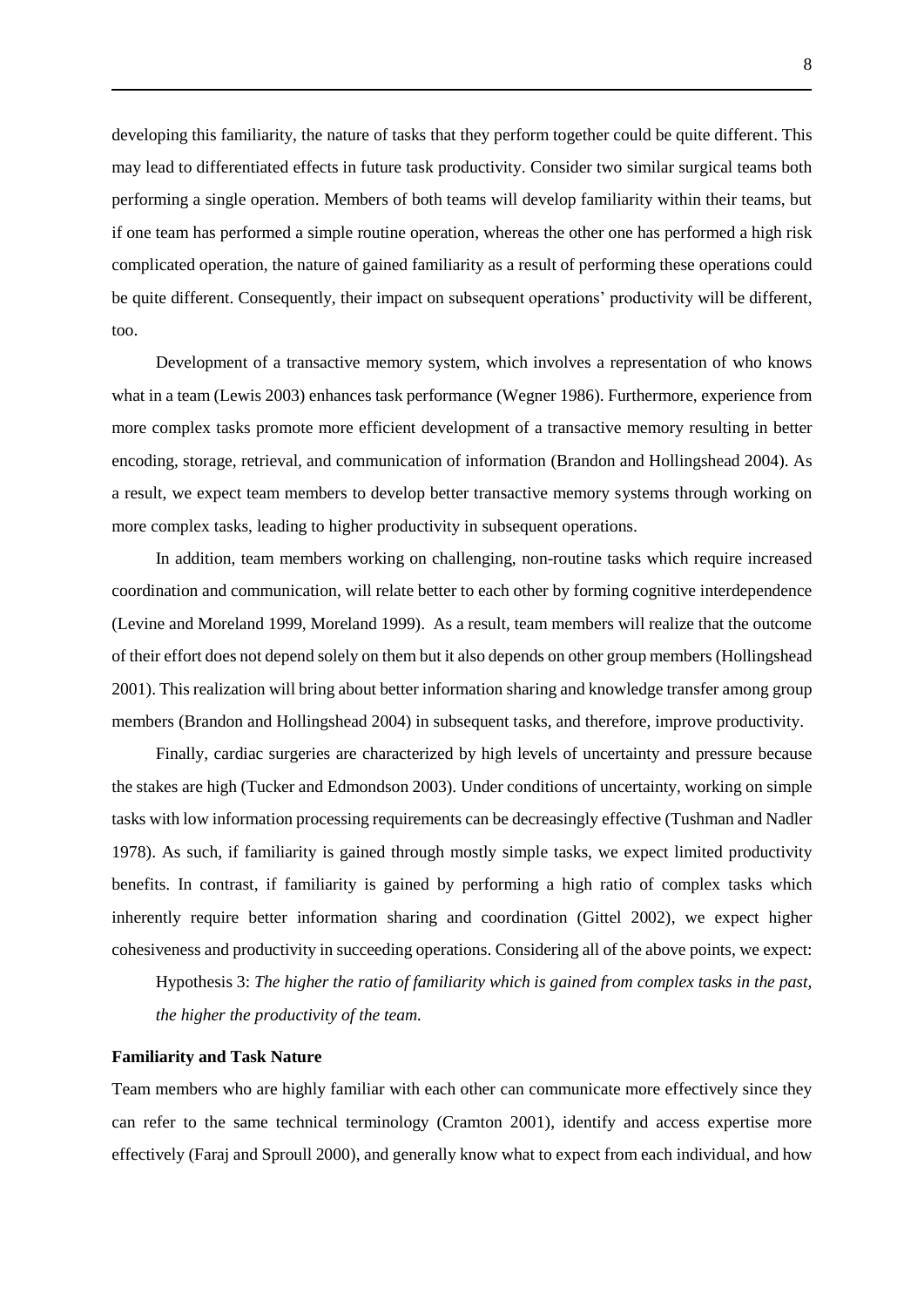that can be used to promote team productivity. As a result, when a setting makes it harder for a team to locate specialized knowledge and access expertise, team familiarity can have an increased benefit for the team (Espinosa et al. 2007). That is, we expect the positive relationship between team familiarity and productivity to be amplified when performing more complicated tasks.

We argue that benefits of team familiarity become more prominent during more complex and uncertain tasks. Such benefits include reducing the need for explicit interactions (Espinosa et al. 2007), reducing uncertainty about team members (Harrison et al. 2003), and enabling them to figure out more efficient ways to work with each other without the need of extensive interactions (Campbell 1988). Team familiarity also enables team members to deal with variation by applying knowledge gained through their past collaborations (Banker et al. 2001, Field and Sinha 2005), and it may help develop adaptability (Van de Ven et al. 1976, Gittel 2002). We therefore expect team familiarity to have a stronger effect on productivity in environments with high uncertainty. Complex operations are characterized by higher levels of uncertainty and they have an increased probability of adverse events. We therefore expect team familiarity to have stronger effects on productivity during these operations. Especially in the operating room, where "you look at the surgeon and you know the body language and you act" (Edmondson et al. 2003, p.221), the influence of team familiarity on productivity will be more prominent during more complex tasks. Also, team members demonstrate higher cognitive alertness when performing complex tasks (Levine and Moreland 1999). This leads to better motivation and utilization of tacit knowledge, resulting in increased benefits of team familiarity on productivity. Considering these, we predict that:

Hypothesis 4: *Team familiarity and task complexity interact positively in their effect on team productivity, such that the positive effect of team familiarity on team productivity is stronger when the nature of the focal task is more complex.*

### **3. Setting, Data and Variables**

We test our hypotheses using a dataset of all cardiac surgery operations in a hospital over seven years. Our setting is the cardiac unit of a 300-bed private hospital in Europe, which is property of an American non-profit organization. The hospital serves more than 2,000 patients per year and hosts around 70 cardiac surgeries per month. Our data set consists of archival data of all cardiac surgeries during the period from 01/01/2004 to 03/31/2011 and includes 6,206 operations. For each surgery, the dataset includes, among others, information about the duration of the surgery, specific surgery type, members of the surgical team and patient characteristics.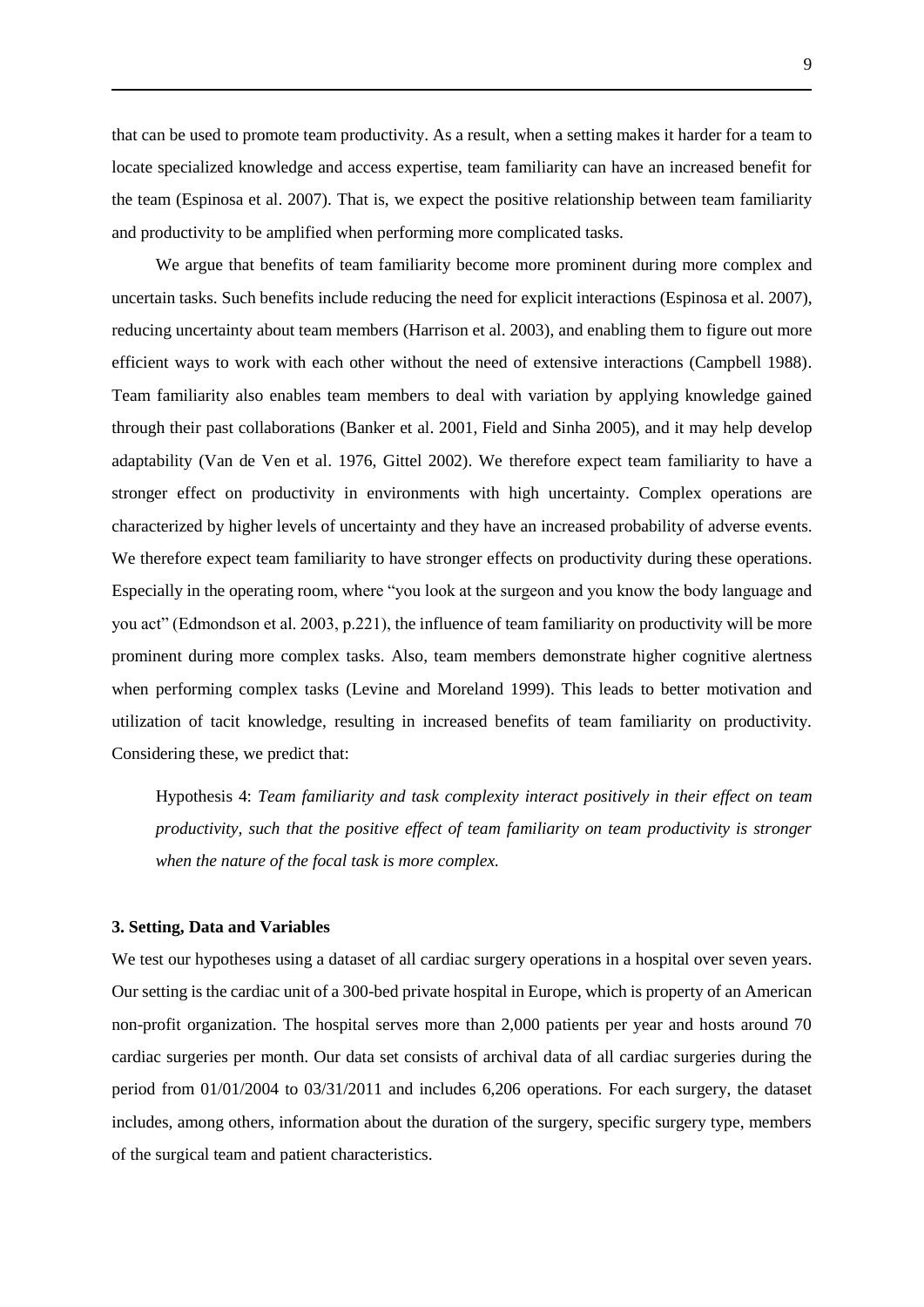Each surgery team has three to eight members including the Lead Surgeon, zero to four Assistant Surgeons, the Anesthesiologist, the Perfusionist (a technician who runs the heart-lung machine) and zero to three Scrub Nurses. Our dataset consists of 115 individuals in total: 44 surgeons who appear as Lead or Assistant Surgeon, 12 anesthesiologists, 10 perfusionists, and 49 nurses. 51 of these individuals (19 surgeons, 9 anesthesiologists, 3 perfusionists and 20 nurses) started working after the beginning of our dataset. 37 of the 115 individuals (13 surgeons, 6 anesthesiologists, 4 perfusionists and 14 nurses) do not appear during the last year of our dataset. We also have data regarding in-hospital mortality and information related to the patient's condition prior to operation. Specifically, all patients are divided into three groups by the hospital according to the severity of their case and their characteristics after an initial clinical assessment. These groups are: "Severe", "Medium" and "Mild".

After removing operations for which there are missing data, we are left with 6,171 operations. We also dropped operations during which the patient died since the duration of these operations can be misleading with regards to team productivity. As a result, we are left with 6,129 operations. Using the hospital's classification system, and conducting interviews with several surgeons, we categorize each surgery into one of the following nine major sets: Coronary Artery Bypass Graft (CABG), Valve Repair/Replacement, Congenital Surgery, Heart Failure, Tumor Removal, Routine Cardiac Surgery, Other Normal Surgery (where we include operations that are not characterized by any of the previous categories), Double Surgery (including two types of the previous categories during the same operation) and Triple Surgery (including three previous categories during the same operation). Our dataset consists of 3,273 CABG operations, 1,324 Valve Repair/Replacements, 86 Congenital Surgeries, 70 Heart Failure procedures, 20 Tumor Removals, 185 Routine Cardiac Surgeries, 78 Other Normal Surgeries, 965 Double Surgeries and 128 Triple Surgeries. It is worth noting that all operations that belong to the last two categories (Double and Triple Surgeries) are characterized as "severe" cases.

Finally, we conduct a limited number of interviews with several staff members to get a better understanding of the cardiac surgery procedures, and to acquire information related to management practice and organizational policies of the hospital.

## **Variables**

**Dependent Variable.** We use surgery duration in minutes as our dependent variable. Consistent with prior research (Pisano et al. 2001, Edmondson et al. 2003, Reagans et al. 2005) we contend that shorter surgery durations represent an increase in the productivity of the surgical team. The duration is calculated by the time the patient enters the operating room until the time he/she is taken out of the operating room**.** The duration of the procedure is considered to be one of the most important factors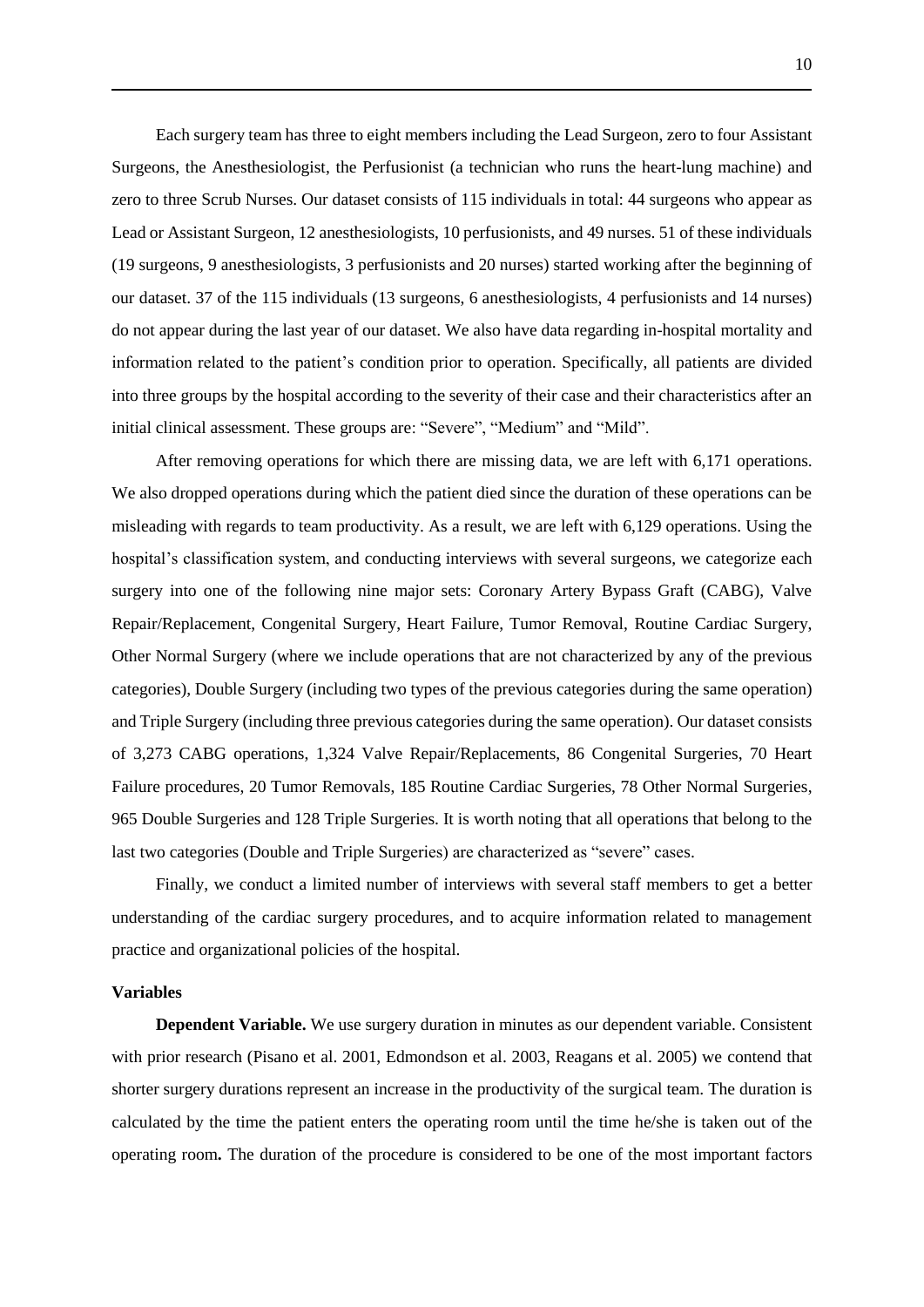affecting the total costs for treating patients undergoing a cardiac surgery (Pisano et al. 2001). In our dataset, the average duration of an operation is equal to 294 minutes, with a minimum of 29 minutes and a maximum of 900 minutes.

## **Independent Variables**

**Team Familiarity Dispersion.** In order to capture team familiarity dispersion, we first calculate the number of past collaborations for all pairs within the team. This represents pairwise familiarity for each pair in a team. We then calculate the standard deviation of these pairwise familiarity scores. This way, we characterize familiarity dispersion within the team, and we distinguish between teams which may have similar levels of average team familiarity, but with a difference in the distribution of past collaborations among the pairs in a team.

Notice that dispersion can be operationalized in several ways depending on the theoretical construct. Indeed, Harrison and Klein (2007) provide a related discussion of three major types of diversity constructs (i.e., 'separation', 'variety' and 'disparity') and their appropriate operationalizations. Our conceptualization of familiarity dispersion within fluid teams where pairs differ one another in their position along a continuous attribute (e.g., team familiarity) is very similar to a 'separation' type construct which is typically operationalized by standard deviation. Notice that we have also considered alternative measures (e.g., coefficient of variation, range) for team familiarity dispersion in the robustness checks section.

**Bottleneck-Pair.** For each team performing a surgery, we first identify the pair with the minimum number of past collaborations (i.e., the least familiar pair), and get its pairwise familiarity score. We divide this score with the team's average familiarity score, and call the resulting number the 'bottleneck score' of the team. That is, the 'bottleneck score' captures the degree of familiarity of the least familiar pair relative to the team's average. We then use four bins to create a discrete variable representing bottleneck scores. Specifically, we create a new variable which is equal to 4 if the bottleneck score is lower than the  $25<sup>th</sup>$  percentile, 3 if it is between the  $25<sup>th</sup>$  percentile and the median, 2 if it is between the median and the  $75<sup>th</sup>$  percentile and 1 if it is higher than the  $75<sup>th</sup>$  percentile. This approach helps us identify teams who are more susceptible to bottleneck effects (i.e., those with very low bottleneck scores -lower than the  $25<sup>th</sup>$  percentile) with compare to teams who are less susceptible to such bottleneck effects (i.e., those with bottleneck scores in other bins).

Another way of capturing this effect could have been to take the pair with the lowest familiarity score and use their pairwise familiarity score directly, without dividing by the average team familiarity. Notice that similar to a factory setting, we expect pairs with the lowest familiarity scores to act as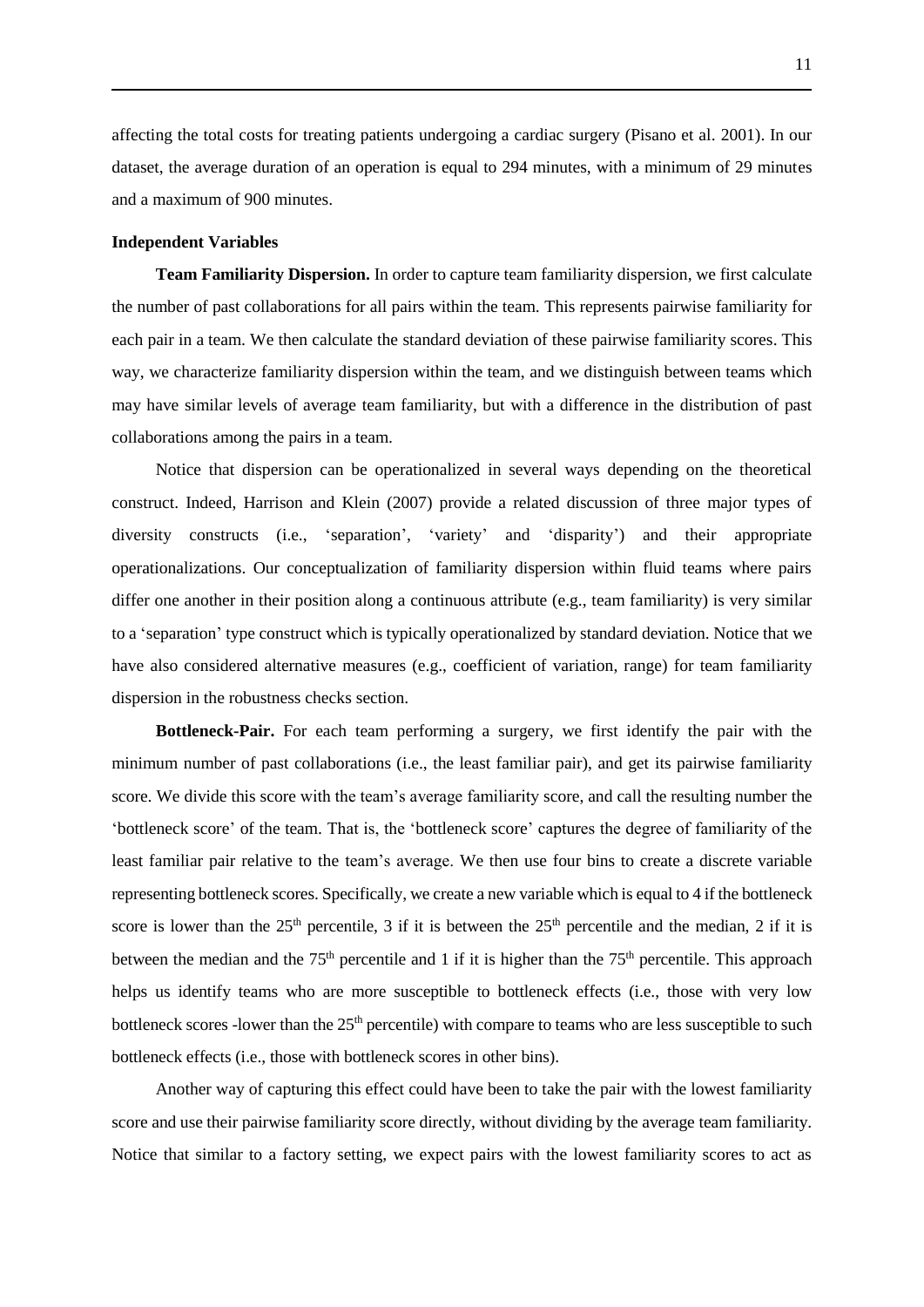bottlenecks relative to other pairs in the same team. That is, we argue that existing levels of information sharing and collaboration within a team will be hampered by a pair whose familiarity is much lower than the team's average. Hence, taking the pair with the lowest familiarity in every team and using their familiarity score directly would not have been appropriate, because a low score may merely indicate a newly formed team with many unfamiliar pairs rather than an actual bottleneck.

One could have also used bottleneck scores (lowest score divided by the team average) directly as a continuous variable. Notice that, instead of doing so, we assign each bottleneck score to one of the four bins described above. This is for two reasons. First, bottleneck scores have a highly skewed distribution (see Figure S1) whereby even transforming the variable (e.g., log transformation) does not alleviate the skewness problem. Second, our conceptual model suggests that the existence of a bottleneck pair in a team would hinder overall knowledge transfer capability of a team. Specifically, it suggests that certain teams are more susceptible to bottleneck effects than others. For example, consider two teams with very high bottleneck scores (i.e., their least familiar pairs do have a good level of familiarity compared to team's average). Then, even if these two teams differ in their actual bottleneck scores, we expect neither of them to demonstrate any bottleneck related hindrance, that is, we do not expect to see any difference in their productivity as a result of the small difference in their actual bottleneck scores.

Finally, notice that we have also considered alternative measures of this variable in the robustness checks section.

**Severe Familiarity Percentage.** Recall that our third hypothesis asserts that the higher the ratio of familiarity gained from complex tasks, the higher the productivity. In order to measure the ratio of familiarity gained from complex tasks, we first need to identify complex tasks in our setting. As mentioned earlier, each procedure is characterized as "severe", "medium" or "mild" according to the condition of the patient. In healthcare settings, variation in patient conditions is suggested to be the leading driver of 'input' uncertainty (Argote 1982, Gittel 2002). In addition, "severe" cases are associated with both higher output uncertainty as well as higher likelihood of adverse events. Combined together, we contend that 'severe' operations constitute more complex tasks due to higher uncertainty associated with them (Schroder et al. 1967, Campbell 1988).

After identifying "severe" operations as complex tasks, we then break down team familiarity into two components depending on the way it is gained: Familiarity gained while performing a complex (i.e., "severe") task, and familiarity gained while performing either a "medium" or a "mild" task. Our independent variable Severe Familiarity Percentage, then captures the ratio of team familiarity that is gained through working together in complex (i.e., severe) cases.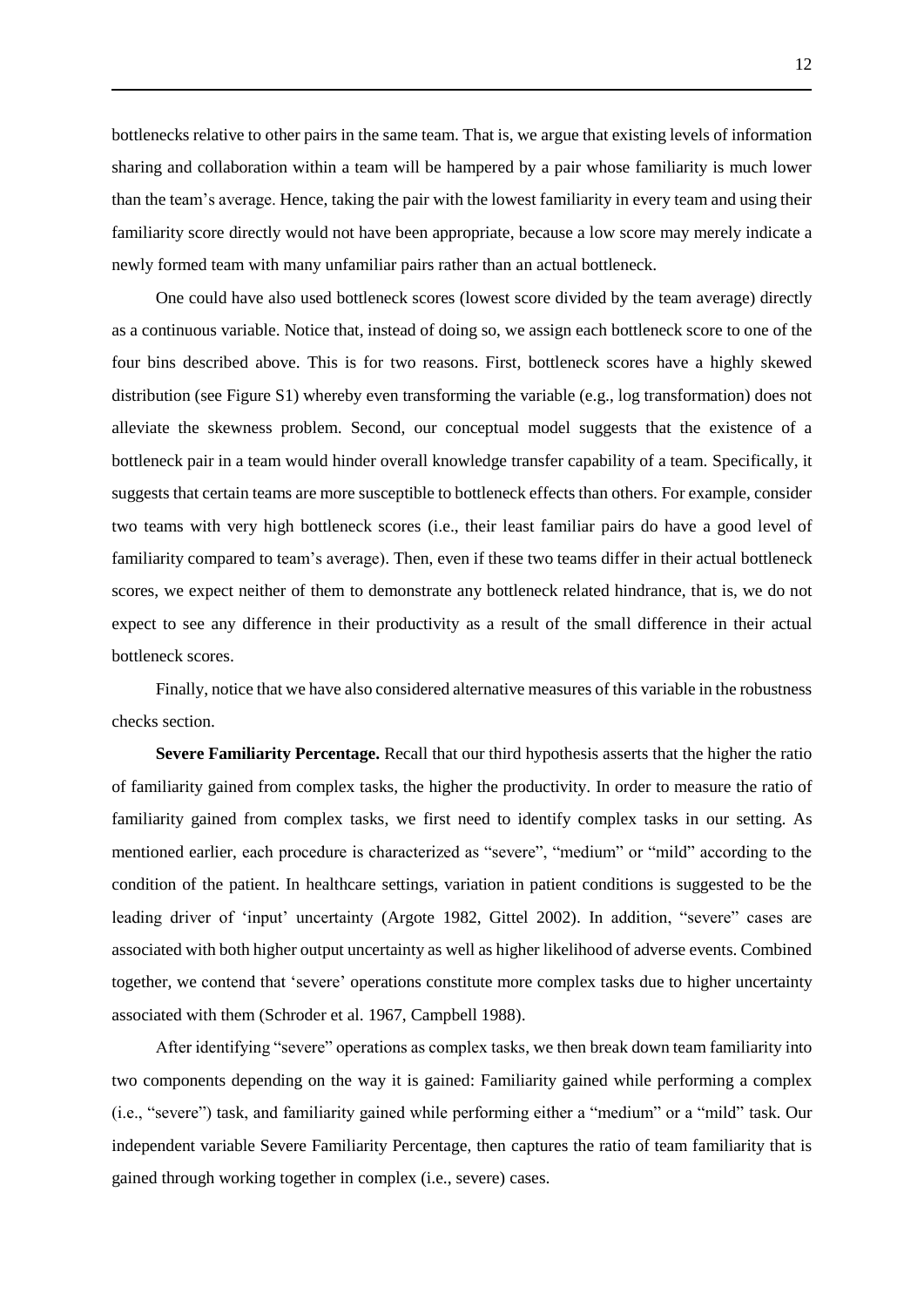We compute this variable by first calculating the sum of all pairwise familiarity scores in the team considering shared experience in all three (mild, medium, severe) types of cases. We then calculate the same sum, but this time by only considering the severe cases. We divide the latter with the former to get Severe Familiarity Percentage. This way, we capture the percentage of past collaborations that took place during a complex operation and expect it to have a beneficial effect on team productivity.

## **Control Variables**

**Average Team Familiarity.** Similar to previous works (Reagans et al. 2005), we count the number of times every pair in the team has worked together before (without including the current operation), take the sum for all pairs in the team and then divide this number by  $(N(N-1)/2)$ , where N is the team size. This variable represents the average level of familiarity within the team. Similar to previous empirical studies (Reagans et al. 2005, Huckman et al. 2009, Huckman and Staats 2011, Staats 2012) we expect team familiarity to promote team productivity.

**Team Size.** We control for the number of all team members N. Larger teams may have difficulty in coordination, which could result in decreased productivity (Hackman 2002, Reagans et al. 2005).

**Individual Average Direct Experience.** We control for individuals' prior experience in the same type of procedures. For each team member, we calculate the number of times they appear in a same type procedure prior to the current procedure (not including the current one). We then take the sum, and divide by the number of team members. This way, we control for individual experience of team members in a same type of operation. Instead of considering individuals' direct experience only in the same type of operations in the past, we could have also considered their experience on other types of operations (i.e., indirect experience), and combine them in a variable called Individual Average Experience which captures the total number of operations participated by each team member prior to the focal one. Our results remained the same when our present variable is replaced with this one. In addition, we control separately for Lead Surgeon's experience and the other team members (since one can claim that Lead Surgeon's experience is more important than the one of the other team members) and the results remain the same.

**Indicator of Quarter.** In order to capture any effects of potential technological advances that may influence operation times, or potential changes in the hospital policy that may have an impact on operation durations (e.g., additional paperwork required, etc.), we include an indicator variable for each quarter of our sample indicating the quarter since the beginning of our dataset.

**Indicator for Patient Condition.** In order to control for the patient's condition which is characterized as "mild", "medium", or "severe", we include two dummy variables in all models.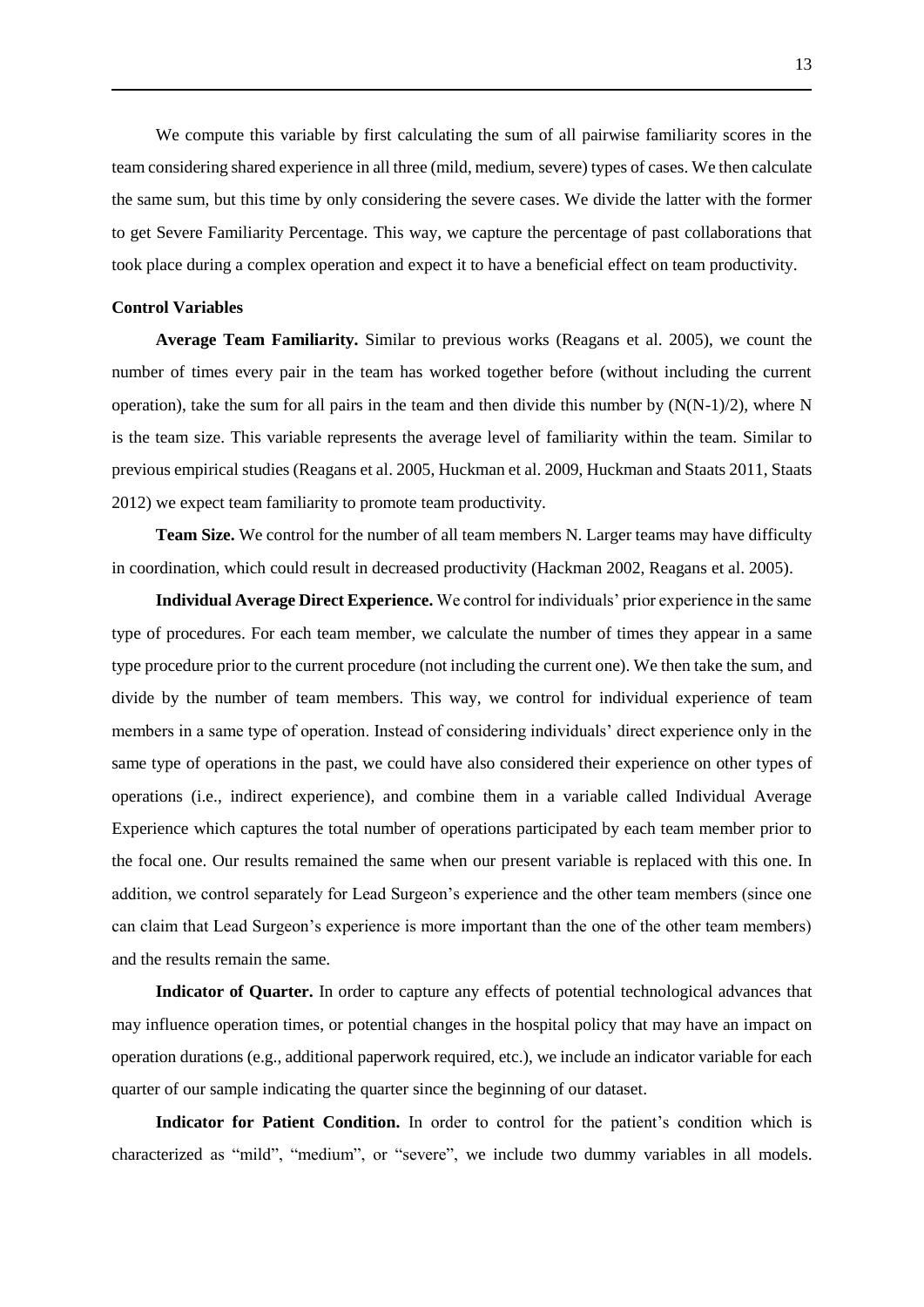Considering "medium" as the reference category, "severe" variable is equal to one if the case is characterized as severe and zero otherwise, whereas "mild" variable is equal to one if the case is characterized as mild and zero otherwise. Because doctors already take into account a good number of critical factors such as age, clinical history, past complications, other existing health problems, etc. when they classify patients into these three categories prior to the operation, we believe it is a good indicator of overall patient characteristic.

**Indicator for Procedure Type.** As described above, each operation can be characterized and considered in one of the nine categories. Hence, in our model we include eight indicators (we consider the most common type CABG as the reference category) that are equal to one if the procedure is in the respective category and zero otherwise.

**Indicator for the Lead Surgeon.** In order to control for the skill of the Lead Surgeon, which may be one of the most influential factors in surgery performance, we control for the Lead Surgeon fixed effects by including a dummy variable indicating the Lead Surgeon in each operation.

**Indicator for the Day of the Week.** Day of the week may influence productivity**.** So we include a dummy variable indicating the day of the week that each operation was performed.

#### **4. Results**

Given the structure of our data and the level of our analysis, to test our hypotheses, we use Ordinary Least Square Regression with AR(1) covariance structure to control for serial correlation among operations performed close in time (see Reagans et al. 2005 for similar structure). We also checked for normality of residuals and for heteroscedasticity. Also, consistent with the previous research which introduced team familiarity using a learning curve model (Reagans et al. 2005) and the learning literature (Pisano et al. 2001, Edmondson et al. 2003), we similarly take the logarithm of our dependent variable (i.e., surgery duration) and our learning related continuous variables. These variables also demonstrate positive right skewed distributions. However, for other continuous variables which are not learning related (i.e., team familiarity dispersion and team size), we keep their original forms. All of our transformations were also consistent with Tukey's (1977) ladder of powers which reveals the most suitable transformations. Our model is the following:

*ln(surgery duration<sub>t</sub>) =*  $\beta_0 + \beta_1$  *(team familiarity dispersion<sub>t</sub>) +* 

 $\beta_2$  *(bottleneck-pair<sub>t</sub>)* +  *β<sup>3</sup> ln(severe familiarity percentaget) +*   $\beta_4$  (severe<sub>t</sub>) x ln(average familiarity<sub>t</sub>) +  $\beta_5$  *controls* +  $u_t$ , *x* **where**  $u_t = \rho u_{t-1} + e_t$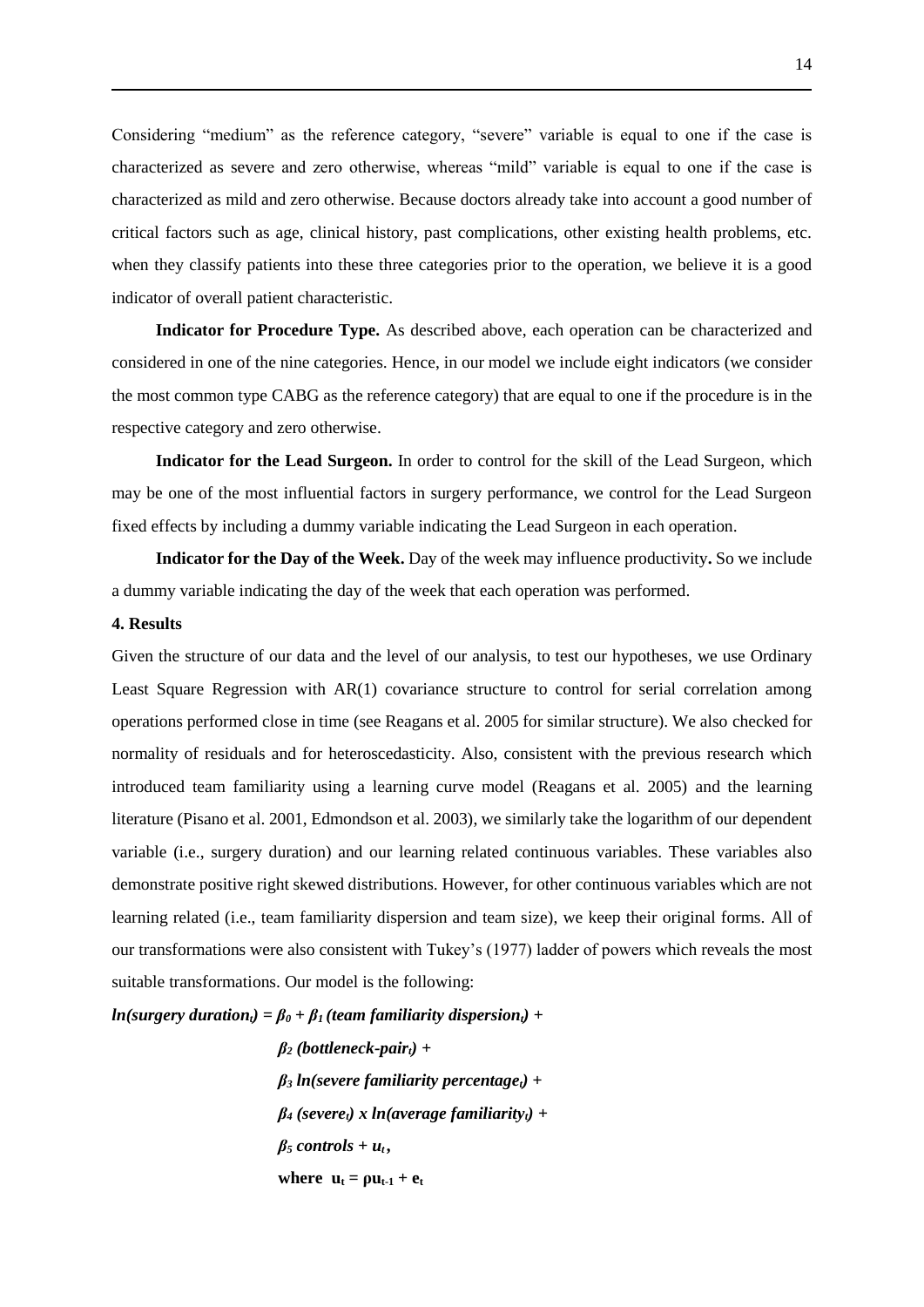Table 1 shows descriptive statistics and correlations among the variables. It reports the values for the logged and normalized variables as described earlier. Table 2 shows the results for hypotheses 1, 2, 3 and 4. Notice that we report robust standard errors in all our models. Also, while our final sample includes 6,129 operations, notice that the number of observations in Table 2 is equal to 6,128 due to the AR(1) covariance structure. In order to check for any potential multicollinearity issues, we introduce our variables of interest one at a time in our models. In addition, we checked the Condition Index (CI) and it is below the suggested threshold of 30 (Cohen 2003). In model 1, we include only the control variables. In model 2, we include *Team Familiarity Dispersion* and we observe a 0.84% increase (significant at 1% level) in the adjusted  $\mathbb{R}^2$ . Team Familiarity Dispersion has a positive and significant coefficient at 1% level, providing support for our first hypothesis. In model 3 we remove *Team Familiarity Dispersion* and include *Bottleneck-Pair.* We observe a 0.84% increase (significant at 1% level) in the adjusted  $\mathbb{R}^2$  compared to model 1. The coefficient of the Bottleneck-Pair is significant at 1% level and positive providing support for H2. In model 4 we include both *Team Familiarity Dispersion* and *Bottleneck-Pair* and still find support for both H1 and H2. We observe a 1.49% increase (significant at  $1\%$  level) in the adjusted  $\mathbb{R}^2$  compared to model 1. In model 5 we add *Severe Familiarity Percentage* and we observe a 0.41% increase (significant at 1% level) in the adjusted  $\mathbb{R}^2$  compared to model 4. *Severe Familiarity Percentage* is significant at 1% level with a negative coefficient. That is, Hypothesis 3 is also supported.

While the increase in the adjusted  $R^2$  between the initial model (with only control variables) and the full model may be small (i.e., 1.89%), this is not surprising. This is because of the dominance of clinical factors in explaining variation in most healthcare performance metrics (see for example Reagans et al. (2005), which report similarly small changes in the adjusted  $\mathbb{R}^2$ ).

An increase of one standard deviation on Team Familiarity Dispersion will increase the duration of the operation by 2.14% (assuming all other variables remain constant). In addition, the coefficient of our variable Bottleneck-Pair is equal to 0.0176, which suggests that moving from one category to another increases the duration of an operation by 1.76% (assuming all other variables remain constant). Furthermore, an increase of one standard deviation on Severe Familiarity Percentage will decrease duration by 16.84% (assuming all other variables remain constant).

In order to test our fourth hypothesis, we include an interaction term, which is equal to the product of the dummy variable *Severe* and the continuous control variable *Average Team Familiarity*. Model 6 of Table 2 presents the results for our fourth hypothesis. We observe that the results for our previous hypotheses remain the same and the adjusted  $\mathbb{R}^2$  is increased by 0.21% (significant at 5% level). The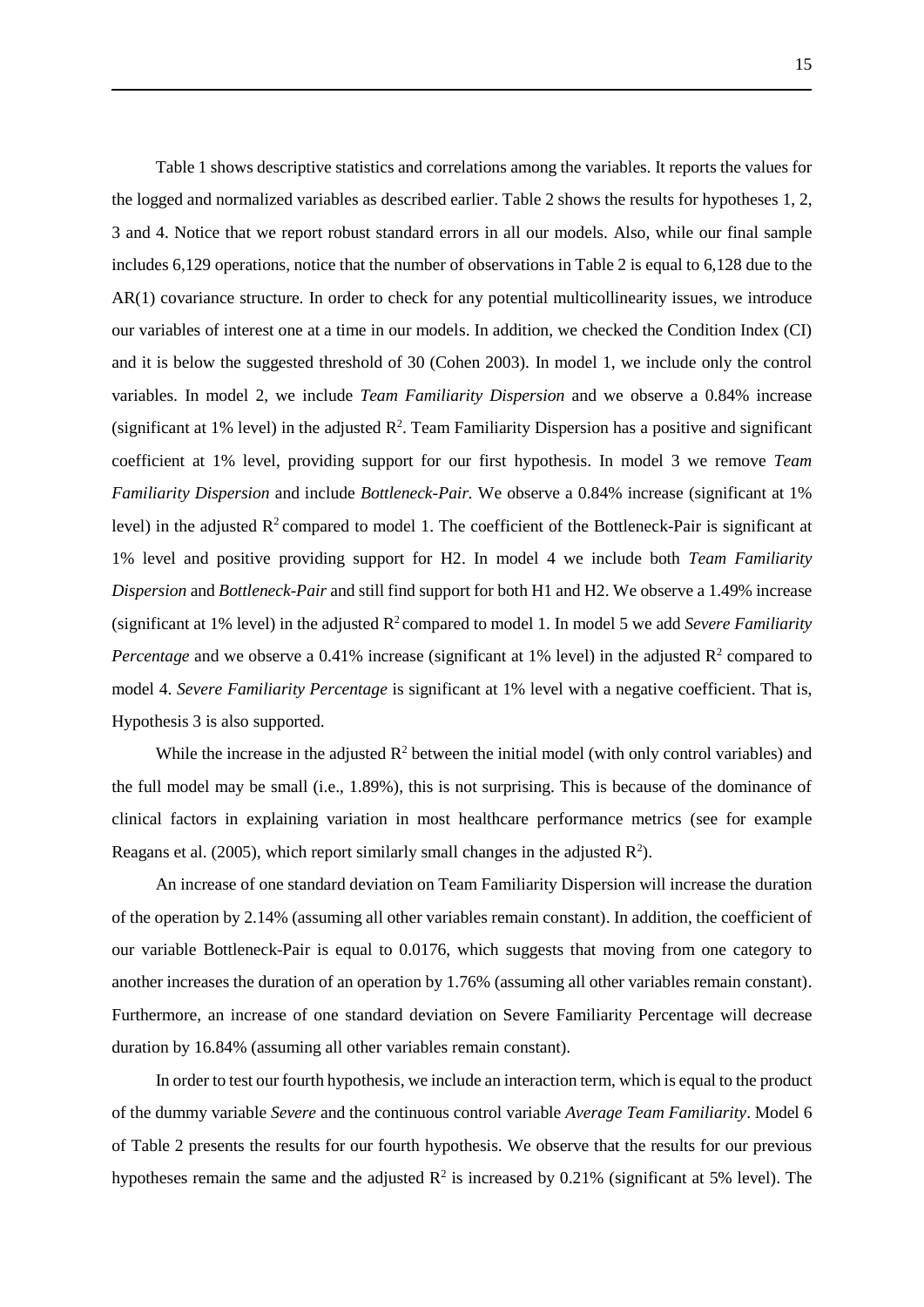interaction term is significant at 1% level and negative, providing support for H4. Finally, we conduct a post hoc plot for Hypothesis 4 in order to examine the moderating effects as described by Aiken and West (1991) and Dawson and Richter (2006). Figure 1 reveals the moderating relationship as suggested in Hypothesis 4.

## **5. Robustness Checks**

We perform a number of robustness checks to analyze the sensitivity of our results, to address endogeneity concerns and to rule out potential alternative explanations. We group these robustness checks into four sections as listed below:

## **Potential Biases related to Data**

While we observe team familiarity over a long time period (i.e. seven years) and in large number of operations, we do not have information about team assignments prior to our dataset, that is, there is some unobserved familiarity before the start of our dataset. Like Reagans et al. (2005) which use a very similar data structure to calculate team experience, we expect our results to have no systematic bias. Nevertheless, we investigate potential effects of missing team familiarity by repeating our analysis after excluding different time intervals from the beginning of our dataset. That is, we re-run our analyses in subsamples by removing the first 12 months and 24 months respectively from our overall dataset of 87 months. In each subsample, the observations include only surgeries in that subsample and we also calculate team familiarity by using that subsample (e.g., in the removal of 24 months case, our observations include only those surgeries between month 24 and month 87 and when calculating team familiarity we also use surgeries between month 24 and month 87). This way, we investigate the robustness of our results when there is missing data at the beginning. Our results are the same in terms of significance (with different magnitudes as expected) both in the full sample and in the subsample (where there is simulated missing experience), providing further support for our hypotheses.

We also check the sensitivity of our results by repeating our analysis differently. In this case we remove the first 12 and 24 months, and while the observations include only surgeries in the remaining subsample, we calculate team familiarity by using the whole dataset. (e.g., when removing the first 24 months, our observations include only those surgeries between month 24 and 87, but when calculating team familiarity we use all previous surgeries from month 0). Again our results are the same in terms of significance with slightly different coefficients.

## **Potential Biases related to Methods and Variables Choice**

While our log transformation of the dependent variable is consistent with the literature, this is equivalent to a duration or survival model with a lognormal distributional assumption (Cameron and Trivedi 2005,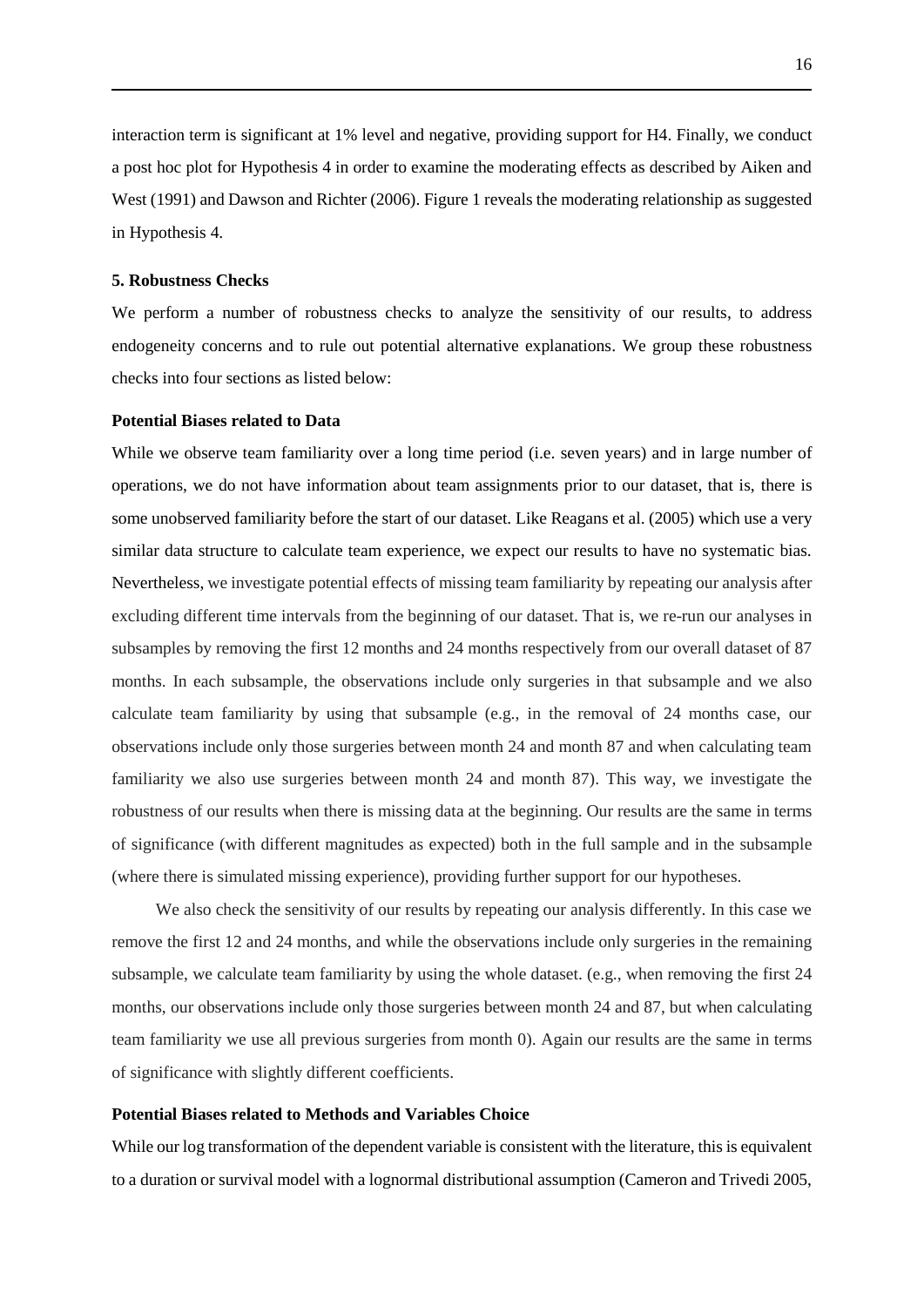Cleves et al. 2010). This may put a strong functional form assumption on the shape of the hazard function which may influence our results. Therefore, in order to check that our results are not sensitive to linear or log specification of our dependent variable, we have re-run all our analyses using linear form of the dependent variable. All of our results remained the same in terms of significance with different magnitudes in this specification.

A potential issue with our use of AR (1) covariance structure is that our sample does not satisfy the equal-spacing assumption. We believe this does not pose a threat to our results because we have a large sample (i.e., 6,206 observations) representing a long time interval (i.e., 87 months). Nonetheless, we repeated our analysis after controlling for the unequal spacing in our dataset. Specifically, for each operation we calculate the time difference between subsequent operations in hours, and include this new variable in our analysis. Our results remained the same for all of our hypotheses.

We also consider alternative measures of our main independent variables. First, instead of using *standard deviation* to capture team familiarity dispersion, we consider *coefficient of variation* (i.e., standard deviation/mean) and *range* (i.e., max-min) of pairwise familiarity scores in our teams. Our results with these alternative measures remained the same. Second, we consider an alternative construction of our bottleneck-pair variable. Specifically, after calculating the bottleneck score as before (i.e., familiarity of the least familiar pair divided by the average familiarity of the team), we create four bins depending on the bottleneck score: (1) if the bottleneck score is lower than the  $25<sup>th</sup>$  percentile, (2) if it is between the  $25<sup>th</sup>$  percentile and the median, (3) if it is between the median and the  $75<sup>th</sup>$  percentile, and (4) if it is higher than the  $75<sup>th</sup>$  percentile. We then used three indicator variables for these categories taking the last category as the reference and re-run our models. Indicator for the first category (i.e., 1) is significant at 1% with a positive coefficient, indicator for the second category (i.e., 2) is significant at 5% and positive with a lower coefficient than the first category (a t-test also indicated that the two coefficients are different), and the indicator for the third category (i.e., 3) is insignificant. This confirms our earlier results for the second hypothesis. In addition, we use an alternative continuous variable for Bottleneck-Pair, which is equal to the absolute distance between the least familiar pair and the team's average familiarity. Consistent with our previous results for H2, this variable is significant and positive  $(p<0.01)$ . Finally, we also use alternative variables for both dispersion and bottleneck-pair in the same model (*coefficient of variation* and absolute distance between the least familiar pair and team's average familiarity, and *range* and absolute distance between the least familiar pair and team's average familiarity) and get the same qualitative results for all of our hypotheses.

Our analyses indicate that while every team has a least familiar pair, bottleneck influence come into effect at a certain point, after which it becomes a performance hampering constraint for the entire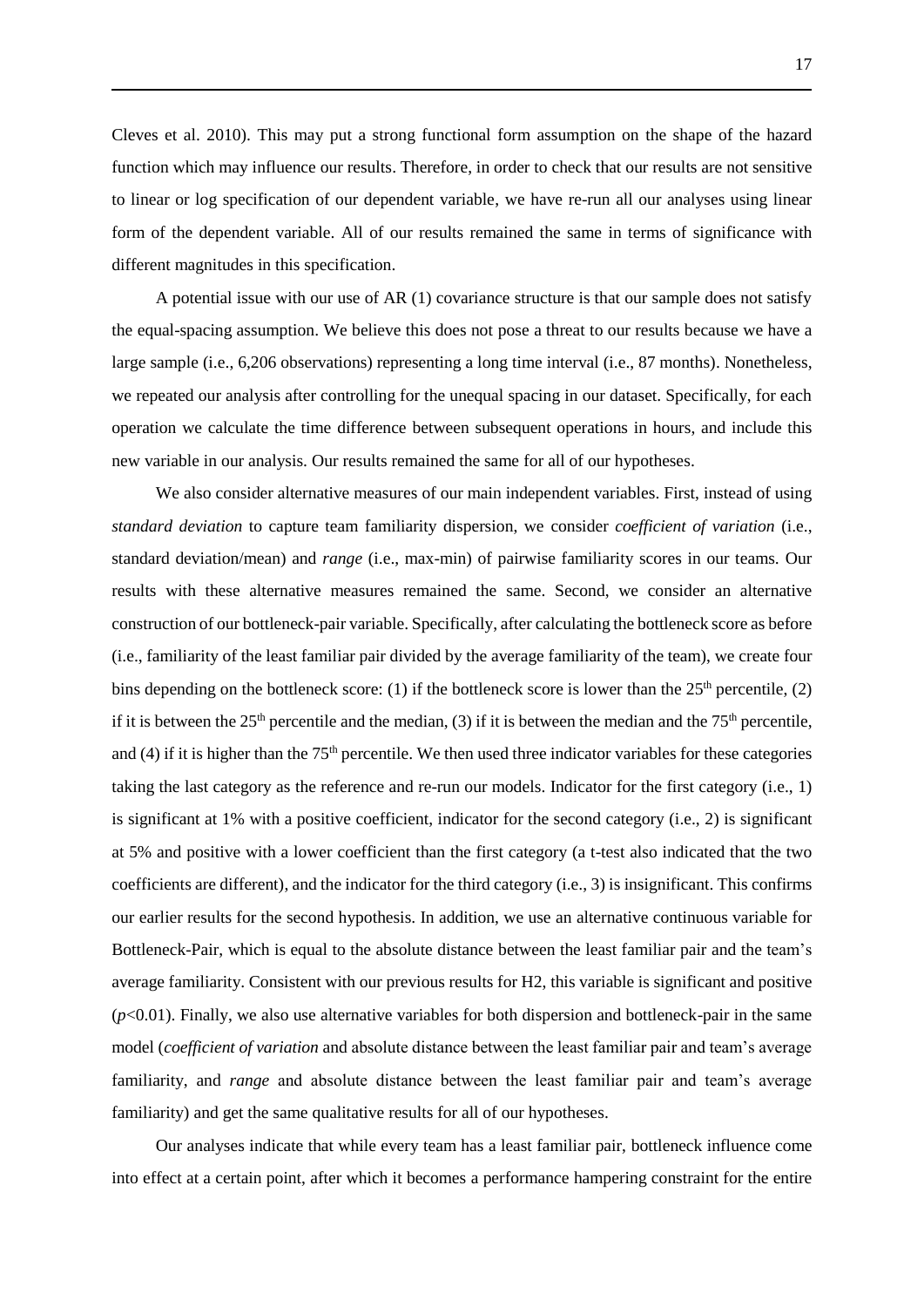team. Similar to Berry Jaeker and Tucker (2016) which identifies an inflection point in utilization and performance relationship in healthcare, we next try to identify the threshold for bottleneck effects. To do so, we create ten indicator variables corresponding to each decile of the bottleneck scores, using the top decile (above  $90\%$ ) as the reference. All indicators up to the  $5<sup>th</sup>$  decile are significant at either  $1\%$ or 5% level and positive, whereas the  $5<sup>th</sup>$  decile indicator is significant at 10%, and the remaining indicators for higher deciles are insignificant. This suggests that the threshold lies between the 5<sup>th</sup> and the 6<sup>th</sup> decile of the bottleneck score at which point productivity hindrance of bottleneck effects come into effect.

#### **Potential Selection Biases**

Selection of team members in surgery operations could be a significant concern. Although according to the hospital management the assignment of surgeons to operations is random, one may argue that Lead Surgeons may prefer working with specific Assistants Surgeons, and this may bias our results related to Hypothesis 1. In order to address this, we repeated our analysis by calculating team familiarity dispersion without taking into account any pairs that include only surgeons (i.e., surgeon-surgeon pair) in a team. Our results with the modified team familiarity dispersion remained the same in terms of significance with slightly smaller effect sizes. In addition, nurses, anaesthesiologists and perfusionists are randomly assigned to operations according to their shifts. Nonetheless, in order to eliminate any potential bias in our results, we examined this issue further: We calculated for each Lead Surgeon the percentages of the operations that she has worked with each anaesthesiologist, perfusionist and first scrub nurse (i.e. lead nurse). With anaesthesiologists, the highest percentage is 33.10% (but the Lead Surgeon has worked with 9 out of the 12 anaesthesiologists in our dataset), with perfusionists the highest percentage is equal to 36.19% (and the Lead Surgeon has worked with 6 out of the 10 perfusionists appearing in our dataset) and with lead nurses it is equal to 29.81% (the lead surgeon has worked with 38 out of the 41 nurses appearing as lead nurses in our sample). Considering these percentages and the fact that out of the 115 individuals in our sample, 51 of them (19 surgeons, 9 anesthesiologists, 3 perfusionists and 20 nurses) started working after the beginning of our dataset and 37 (13 surgeons, 6 anesthesiologists, 4 perfusionists and 14 nurses) do not appear during the last year of our dataset, we believe that there is no systematic selection of lead nurses, anesthesiologists, or perfusionists by the Lead Surgeon in the hospital.

One may also argue that some surgeons could avoid operations with high chance of complications, more severe cases might be assigned to more experienced Lead Surgeons, or easier cases might be assigned to junior Lead Surgeons. First, according to our interviews, official hospital policy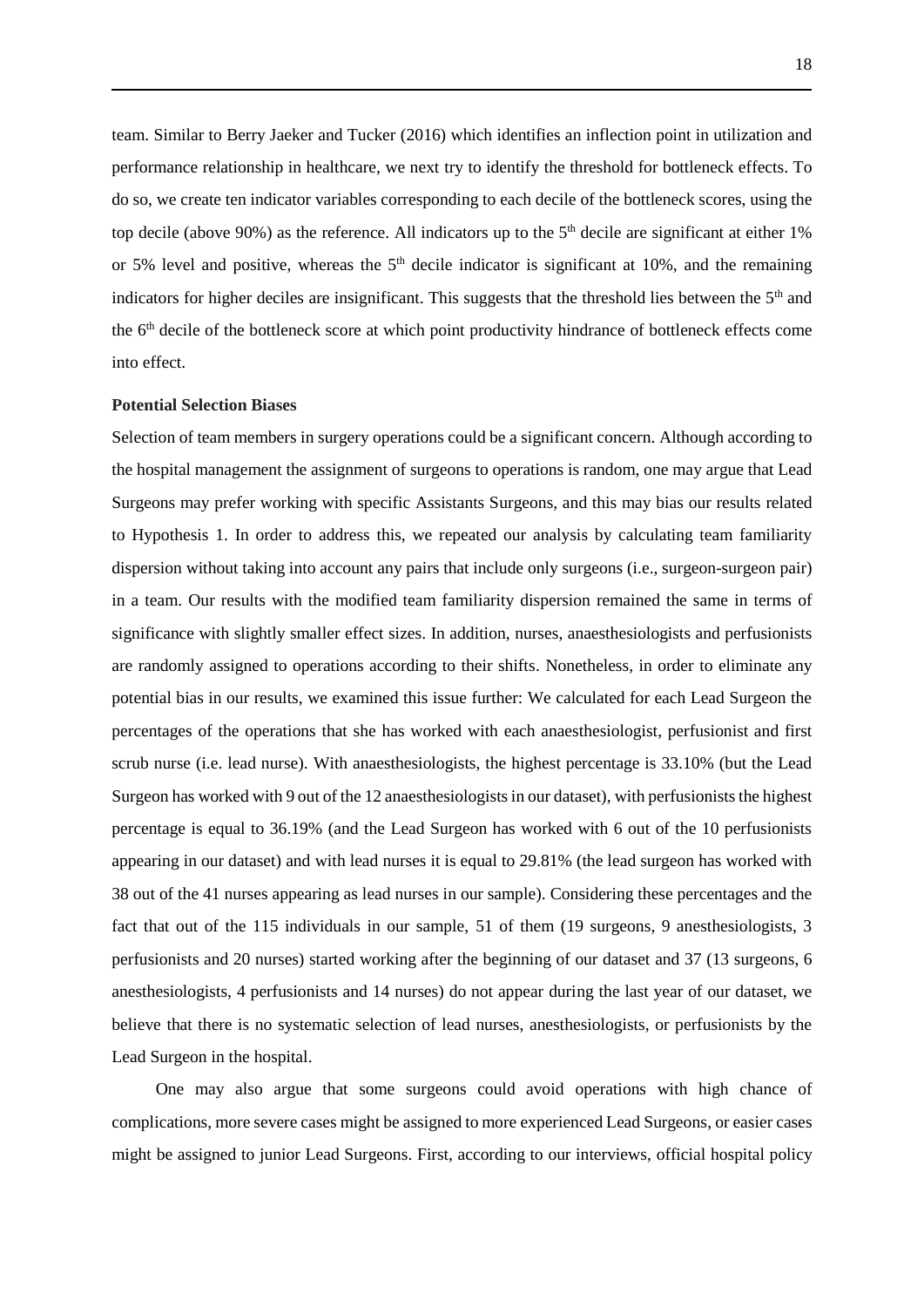is clear in not allowing surgeonsto choose or avoid certain operations. Second, we investigate the spread of "severe", "moderate" and "mild" operations among surgeons with a chi-square test of independence where the null hypothesis is that each patient's assigned doctor is independent of her condition. We do not reject the null hypothesis (with chi-square statistics of 13.271, 16.887 and 14.674 for each operation type respectively), and conclude that surgeries are indeed evenly spread among lead surgeons. Third, in our analysis we have excluded all highly complex cases that resulted in the death of the patient during surgery (42 in total). We repeat our analysis after including them and get the same results in terms of significance. Finally, we repeat our analysis after excluding the severe and all the mild cases in our sample, and left with only the medium cases. Our conclusions remained the same for all of our hypotheses.

Finally, if lead surgeons prefer to work with more familiar people for severe cases (since there is an increased likelihood of major adverse events), this may create bias in our results for H4. In order to rule out this alternative explanation, we examined an alternative specification of task complexity. We created a new variable called *Patient*, which reflects the condition of the patient before the operation. Recall that severe cases represent the most complex operations. In the new specification, *Patient* is equal to 1 if the condition of the patient characterized by the hospital is "mild"; 2 if it is "medium"; and 3 if it is "severe". Next, we created a new interaction term by multiplying *Average Team Familiarity* and *Patient* and we ran our analysis for H4 using the new variables. Our results for hypotheses 1, 2 and 3 are the same in terms of significance and very similar in terms of coefficients, and the new interaction term is also significant and negative at 5% level providing support for the fourth hypothesis. We therefore believe that our results for H4 are not biased by potential selection of more familiar members by the lead surgeons in severe cases. This is because we observe an increasing beneficial effect of team familiarity on productivity with increasing task complexity (i.e., from mild-1 to severe-3).

### **Other Alternative Explanations**

An alternative explanation for H1 and H2 could be that the detrimental effects from familiarity dispersion and bottleneck-pair may actually be created not by the mechanisms we suggested, but rather by the sole presence of a new team member or a new pair (i.e., new to other team members), or by a team member with very little prior individual experience (i.e., new to the hospital). In order to address this, we conducted two analyses. First, we ran our analysis after removing 780 operations from our sample in which there is a new member, or a pair working together for the first time. Second, we repeated our analysis after introducing a new variable which is equal to the direct experience of the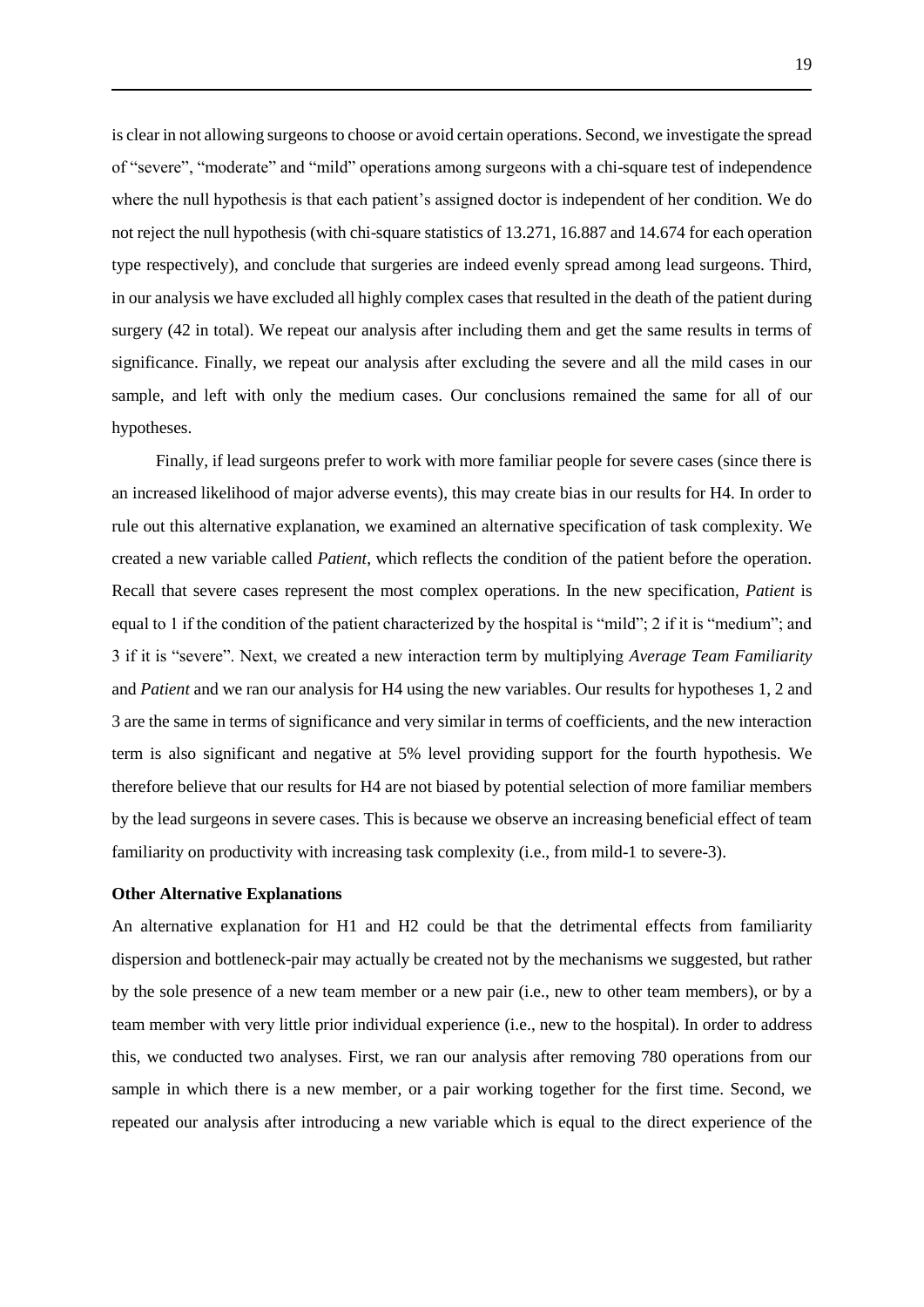team member with the lowest direct experience in the team. Our conclusions remained the same in both analyses.

An alternative explanation for H3 could be that it is not familiarity, but individual experience gained in highly complex operations that may make the team more productive subsequently. In order to test this, we repeated our analysis by replacing our variable Individual Average Direct Experience with a new variable Individual Average Severe Experience, which controls for individual experience of team members from severe operations in the past. Introducing this new variable did not change our conclusions for H3. Moreover, we repeat our analysis after controlling for the Lead Surgeon Direct Experience (while including the same variables for other team members) and find consistent results with our earlier findings.

## **6. Policy Implications of Familiarity Dispersion and Bottleneck Pair**

We believe the new refinements of team familiarity proposed in this paper are not only statistically significant but also managerially relevant, as our results suggest new and potentially different managerial actions than those previously suggested in the literature. For example, finding a positive effect of average team familiarity on performance, Huckman et al. (2009) and Huckman and Staats (2011) discussed "the managerial advice to keep teams together" (p.325) to increase the average familiarity of the teams. However, they also acknowledged the practical difficulty of such strategy as "all team members cannot work on teams with high team familiarity" (p.325). In our study, our key findings highlight the negative effects of team familiarity dispersion and bottleneck pairs on productivity. Therefore, rather than trying to keep team members together by allocating the same team members to the same teams repeatedly, we suggest managers to actively focus on the least familiar pairs and individuals, and try to increase their familiarity levels.

In order to further assess the practical implications of our proposals, we next run a basic policy simulation with team assignment rules based on our results. Specifically, we compare productivity implications of two policies: Based on our findings, *Policy\_dispersion* is concerned with the detrimental effects of dispersion and bottlenecks, and aims to increase the familiarity levels of the least familiar pairs in the hospital. *Policy\_stable*, on the other hand is based on previous findings in the team familiarity literature which highlight the beneficial effects of average team familiarity on productivity. That is, the objective of Policy\_dispersion is to reduce dispersion and bottleneck effects whereas the objective of Policy\_stable is to increase average team familiarity by keeping teams as stable as possible. We then compare the estimated productivity benefits of these two policies.

We use real data from our study and run our simulations in three different time intervals, each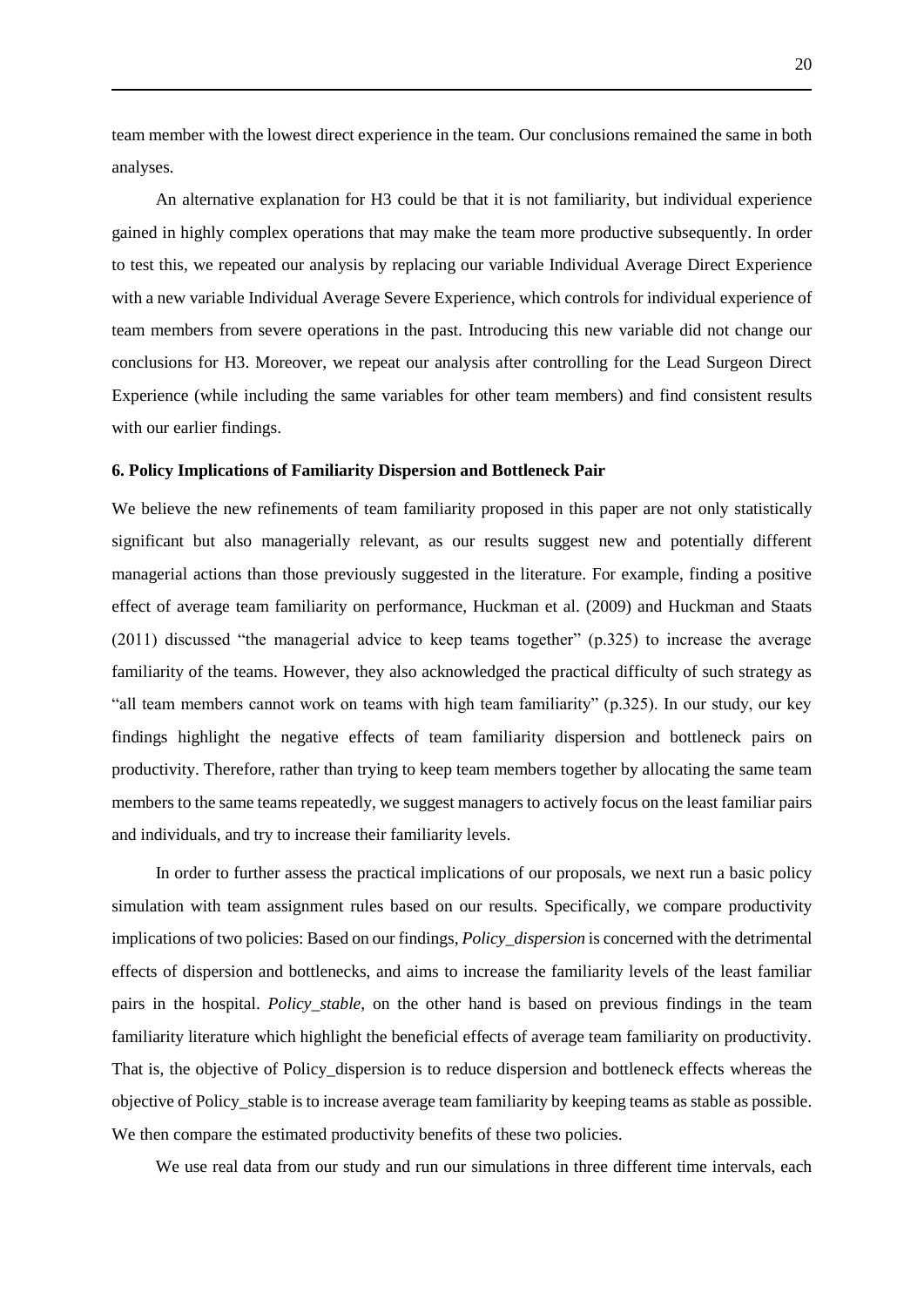with duration of three months, so that we can observe diverse set of familiarity scores. The simulations take place between the 21<sup>st</sup> - 24<sup>th</sup>, 43<sup>rd</sup> - 47<sup>th</sup>, and  $65<sup>th</sup>$  – 68<sup>th</sup> months in our sample. These time intervals represent the  $25<sup>th</sup>$  percentile, the median and the  $75<sup>th</sup>$  percentile of our longitudinal sample. Also, during these three month time intervals, there were 1, 2 and 1 new hires respectively. Considering that 51 individuals joined the hospital during our entire sample period of 87 months (i.e., 0.586 new hires per month on average), these intervals are indeed representative of our sample in terms of employee hires. In each of these quarters, we use existing pairwise familiarity levels (i.e., those from the beginning of our dataset to the focal month), and form a new team for each upcoming operation based on the proposed policy. We then calculate predicted productivity improvements (i.e., reduction in duration) from the proposed team assignment rules based on our econometric model by focusing on average team familiarity, dispersion, and bottleneck pair, and by keeping all other variables constant.

**Policy\_dispersion:** First, we calculate the familiarity score of each individual with all other individuals in our sample using the data from the beginning of our sample to the current operation. Next, following our hospital's existing practice, we assign Lead Surgeons to individual operations with a rotating schedule. After assigning Lead Surgeons, we then assign the remaining team members based on their familiarity levels with each other. Specifically, in line with this policy, we assign individuals with the lowest pairwise familiarity scores to the focal operation. In making such assignments, we also impose multiple constraints to reflect realities of our setting as much as possible. These include taking into account the required roles needed in surgery teams and also making sure that no individual conducts more than two operations per day. Overall, the objective of this policy is to reduce familiarity dispersion and bottleneck effects by actively assigning the least familiar individuals to the same teams.

**Policy\_stable:** For this policy, similar to the previous policy, we first calculate the familiarity score of each individual with all other individuals and assign Lead Surgeons to operations on a rotating basis. Next, after identifying the Lead Surgeon for the focal operation, we calculate his/her existing familiarity scores with all individuals (using the entire sample up to the focal operation), and then assign those individuals to whom the Lead Surgeon has the highest familiarity scores to the same team to perform the focal operation. We then keep these team members together with the Lead Surgeon for the rest of the simulation period. This allows us to create highly stable teams around Lead Surgeons with high average team familiarity scores. In addition, when a newly hired individual appears, we replace him/her with the member who has the lowest familiarity score in our sample. Similar to the previous policy, we also impose multiple constraints such as considering the particular role of individuals with replacement decisions (e.g., a nurse to nurse replacement), and not allowing individuals to conduct more than two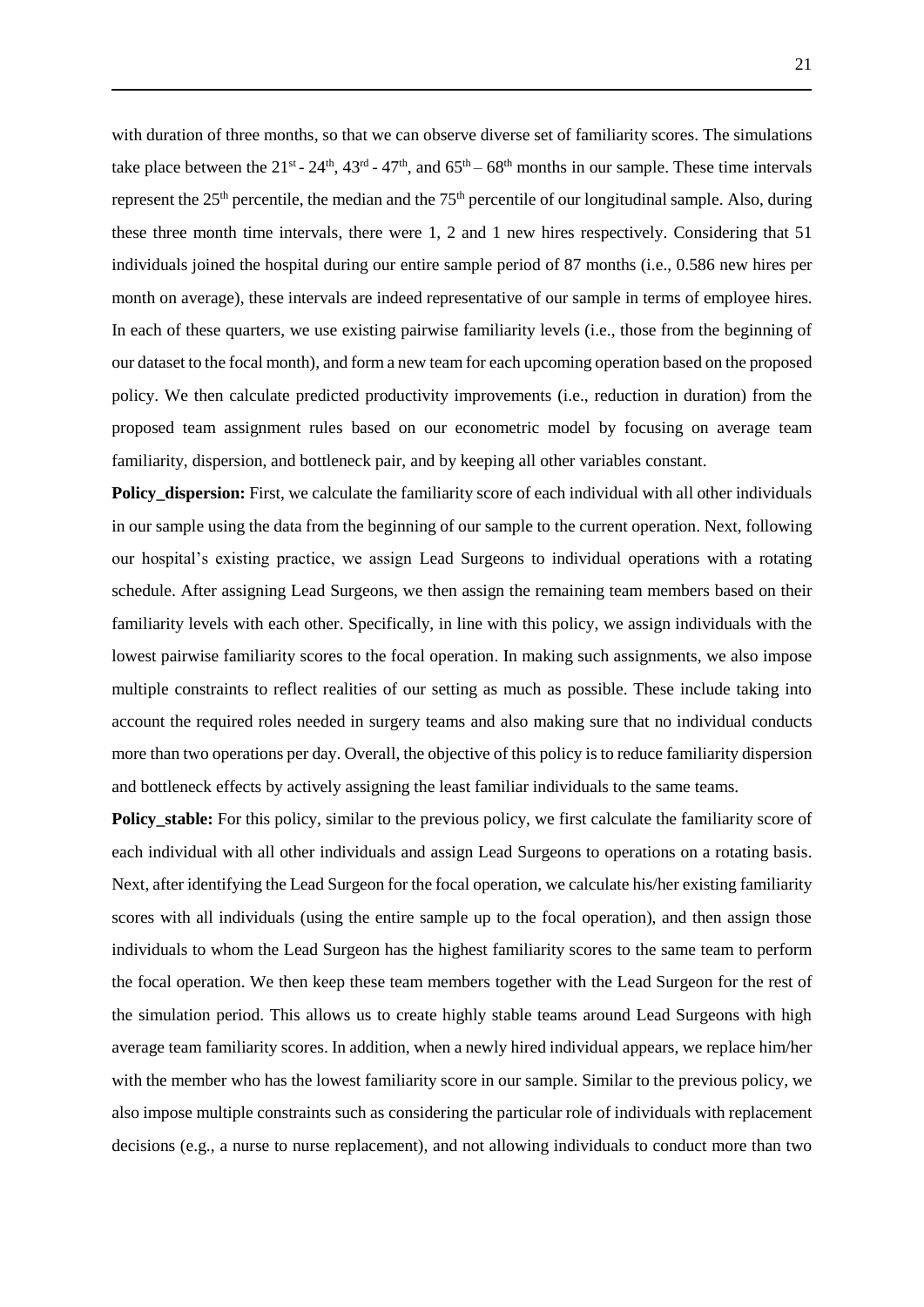operations per day. Overall, this policy aims to promote average team familiarity by keeping teams as stable as possible.

We next compare the two policies with each other and with the existing team assignment practice as observed in our sample.

**Comparison of the policies:** As expected, both policies result in lower operations durations with compare to the current case. However, notice that in all simulations, Policy\_dispersion performs better than Policy\_stable with a higher reduction in overall expected duration. Table 3 demonstrates the changes in team familiarity dispersion, average team familiarity, bottleneck pair and the expected duration in the two policies with compare to the current practice. For dispersion and average familiarity, we show the percentage change with respect to the current policy. For bottleneck-pair, we show the actual difference between the proposed policy and the current policy as this is an ordinal discrete variable ranging from 1 to 4 (a score of 1 in the Table indicates a one unit change, e.g., from 2 to 3). We also indicate in parenthesis the percent change in the bottleneck score, from which bottleneck-pair is calculated.

With Policy dispersion, expected duration is reduced by 3.63% translating into a reduction of 10.42 minutes over three months on average. This reduction is due to a decrease in dispersion and in bottleneck pair. Despite the fact that average team familiarity also decreases, which leads to an increase in duration in this policy, the expected gains from dispersion and bottleneck-pair are higher than the detrimental effects of reduced average team familiarity. On the other hand, by employing Policy\_stable, expected duration is decreased by 0.47% which is translated into 1.35 minutes on average. Although dispersion and bottleneck pair increase as a result of this policy (which would have increased duration), the gains from average team familiarity are higher than the losses associated with increased dispersion and bottleneck-pair, therefore resulting in overall slightly decreased duration. In addition to our original policy period of three months, we also checked the robustness of our comparisons by considering twomonth and four-month periods respectively. In all cases, consistent with our original analysis, Policy\_dispersion results in higher productivity improvement than Policy\_stable.

While numerous other team assignment policies could be considered with similar objectives, our goal in these simulations is to capture the essentials of the proposed mechanisms in a simple and practical way. Also, because we want to demonstrate that Policy\_dispersion may perform better than Policy\_stable, in making team assignment policies, we incorporate favorable scenarios for Policy stable (e.g., by replacing a newcomer with the least familiar individual) to make a conservative comparison between the two policies.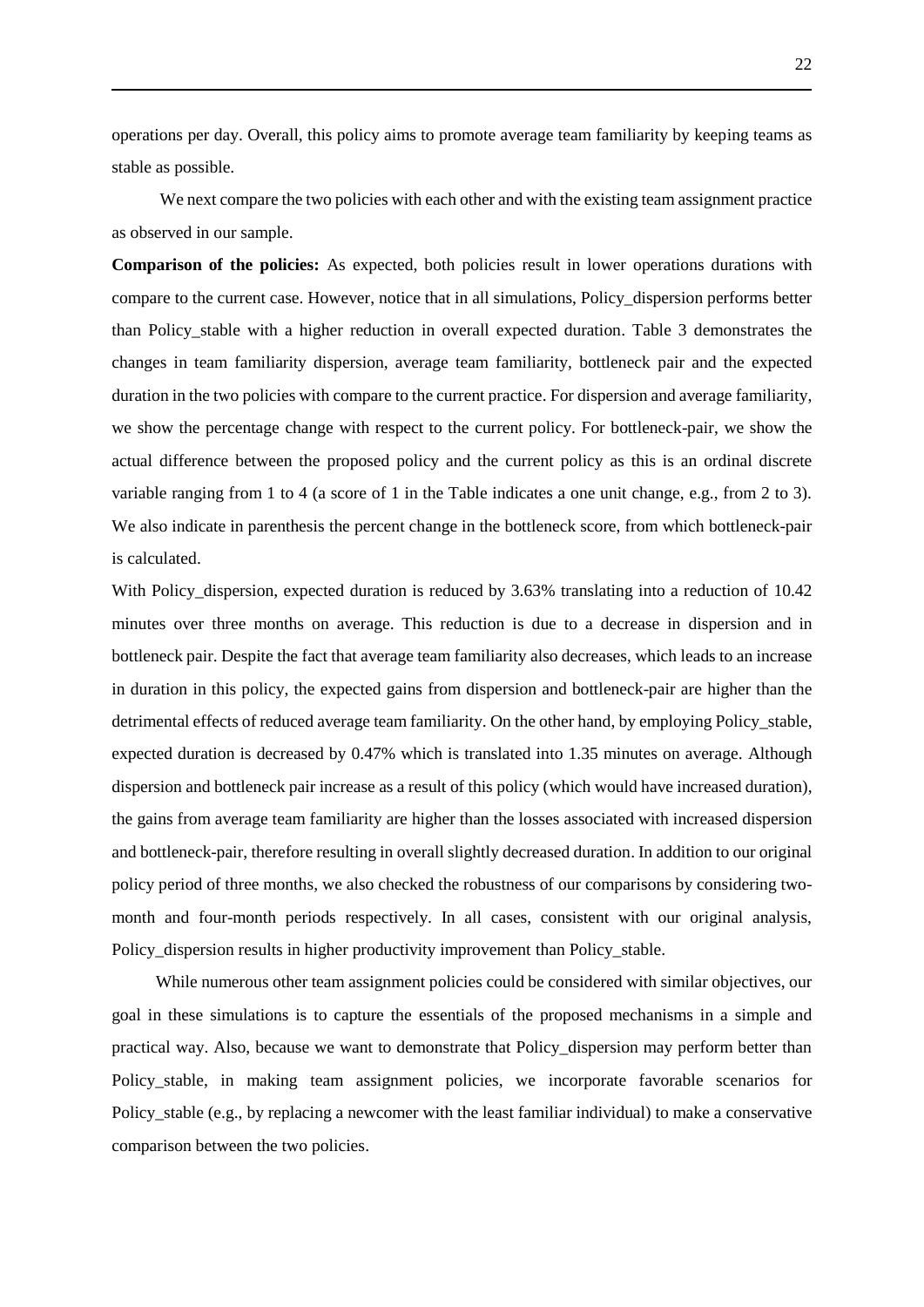Previous work on team familiarity highlighted the beneficial effects of team familiarity on productivity and suggested managers to keep team members together as much as possible to maximize average team familiarity. While this seems like an obvious recommendation, our study points out to a detrimental role of dispersion and bottleneck pairs, two elements that are not considered in the previous literature. Indeed, we demonstrate that stable team recommendations based entirely on average team familiarity may be myopic. Our simple policy analyses reveal that a dispersion and bottleneck minimizing policy perform better than a team familiarity maximizing policy.

Many fluid team settings are characterized by high employee turnover, and therefore new team members will inevitably need to adjust to those team members who are already familiar with each other. Noticing the potential detrimental effects of dispersion and bottlenecks created by these individuals, managers can mitigate this problem by adopting rotation-based schedules with a special emphasis on the least familiar pairs. Such practice will lead to long-term increased productivity. In addition, in such a policy, average team familiarity will also eventually increase in the long-run. In contrast, a policy aiming to keep the same teams together might create a short-term beneficial effect for team productivity, but will eventually lead to decreased performance in the long-run due to detrimental effects of dispersion and bottleneck-pairs.

### **7. Conclusion and Discussion**

Although organizations increasingly rely on fluid teams to perform essential tasks, our understanding of formation and operations of fluid teams remain limited. In this study, we observe the relationship between composition dynamics of fluid teams and subsequent productivity implications over a long time period. Studying fluid teams at a granular level, we offer a new account of how shared work experience among team members influence team productivity.

Most of the previous literature in operations and management has focused on mean levels of familiarity within teams (e.g., Edmondson 1999, Faraj and Sproull 2000, Huckman and Staats 2011) and has largely ignored the distribution of pairwise familiarity scores. This is a significant limitation for understating the role of team familiarity in fluid settings, because fluid teams have a dynamic nature in terms of team memberships, and there is likely significant variation in terms of pairwise familiarity within these teams even if they have similar average levels of team familiarity. Consequently, the present study improves our conceptual understanding of team familiarity by considering not only the mean, but also the shape of the familiarity distribution, and by demonstrating the importance of dispersion and bottlenecks in explaining team productivity. Considering the two levels of relationships in fluid team settings: at the pair and at the team level, while the emergence of average team familiarity is a straightforward extension of pairwise familiarity, dispersion and bottleneck capture distinct team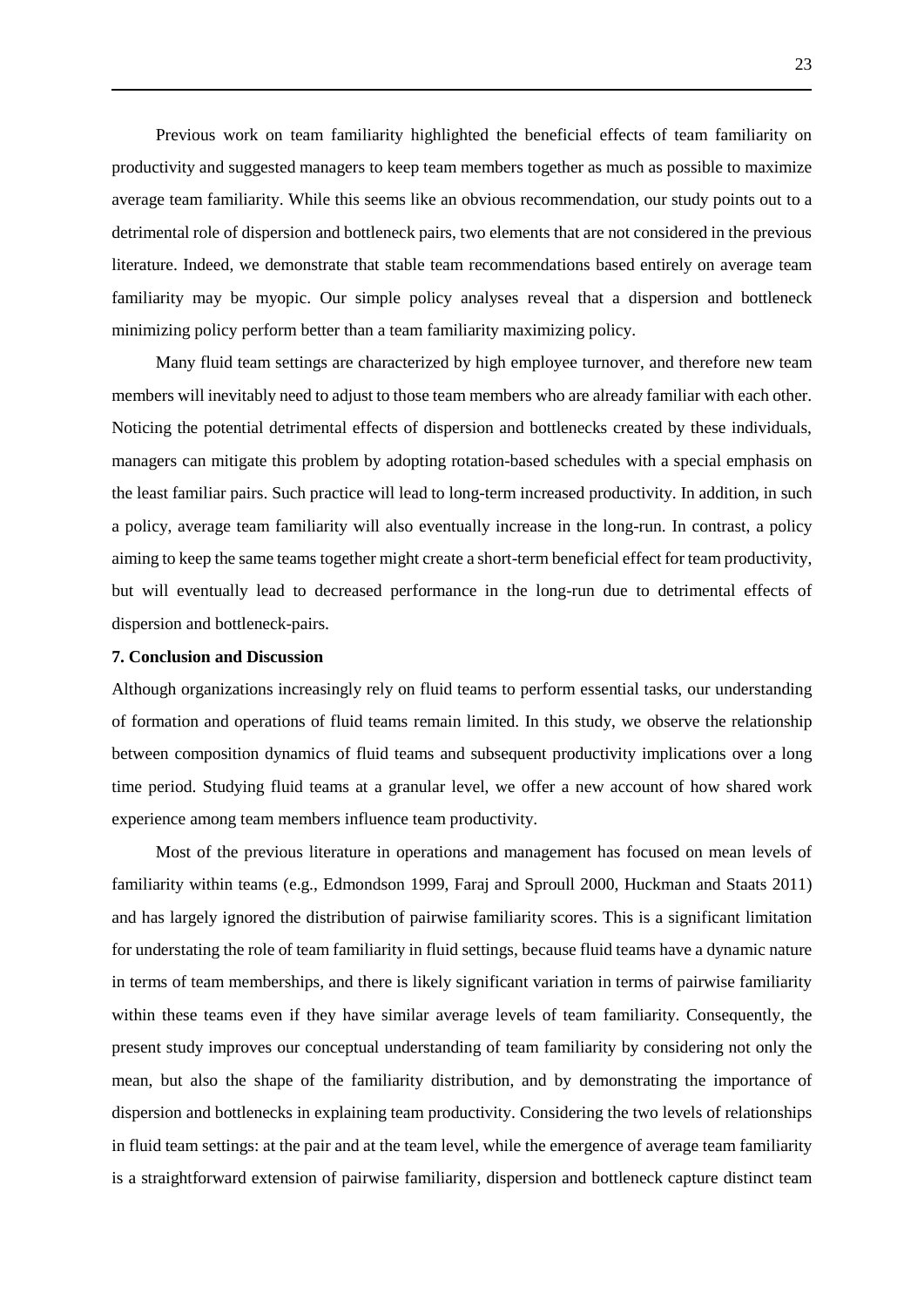level characteristics. In addition, although these two are somewhat related, we contend that dispersion and bottleneck are two distinct theoretical concepts.

An important observation we had is that a pair within the team with a familiarity level much less than the average familiarity of the team may slow down the whole team, function as a bottleneck, and cause delays and eventually decrease the productivity of the whole team. Our conceptualization of bottleneck-pair could also be viewed with the lens of recent research about the introduction of surgical checklists and their benefits (Haynes et al. 2009, Gawande 2010). A central feature of surgical checklists is preoperative team briefings where each person in the team speaks and introduces herself to other team members. Surgical checklists are suggested to be highly effective in improving teamwork and communication in the operating room (Gawande 2010), and team briefings have been associated with better surgical outcomes (Lingard et al. 2008). We suggest that, a key benefit of team briefings could be to reduce or eliminate the potentially negative effect of a bottleneck pair in team. While team briefings may not contribute much to team members who are already quite familiar with each other, it may provide substantial benefits in reducing potential communication and information sharing problems between team members with very little prior shared work experience (i.e., bottleneck pairs). Our results indicate that the existence of such a bottleneck pair can increase the duration of an average operation by 5.17 minutes. So eliminating such a bottleneck pair (moving a pair from the highest category to the next one) will result in about 6 hours savings in total surgery time per month. Also, when there is a new staff member, hence the effect is inevitable; managers can moderate the detrimental effect by initially assigning her and other relatively new employees to simple cases together.

Another important finding which may help managers to develop better team composition strategies is that team members that have worked together previously in more complex tasks could develop a transactive memory system more effectively. They may also create stronger bonds and relationships when their shared experience comes from complex cases, which helps them better collaborate in subsequent tasks. When assigning individuals to teams, managers could consider not only the amount of shared work experience, but also the nature of shared experience in previous operations (e.g., complex vs non-complex tasks). One suggestion for hospital managers could be that if an occasional operation requires very high levels of efficiency (e.g., a patient in critical condition), then for this operation, assigning individuals who worked together in many complex tasks in the past could be a preferable strategy to enhance their productivity.

Finally, teams with high levels of team familiarity seem to be ideal for performing more complex tasks because the benefits from being familiar with each other increase as the level of task complexity increases. That is, when the hospital faces a highly complex case, it may be a preferable strategy to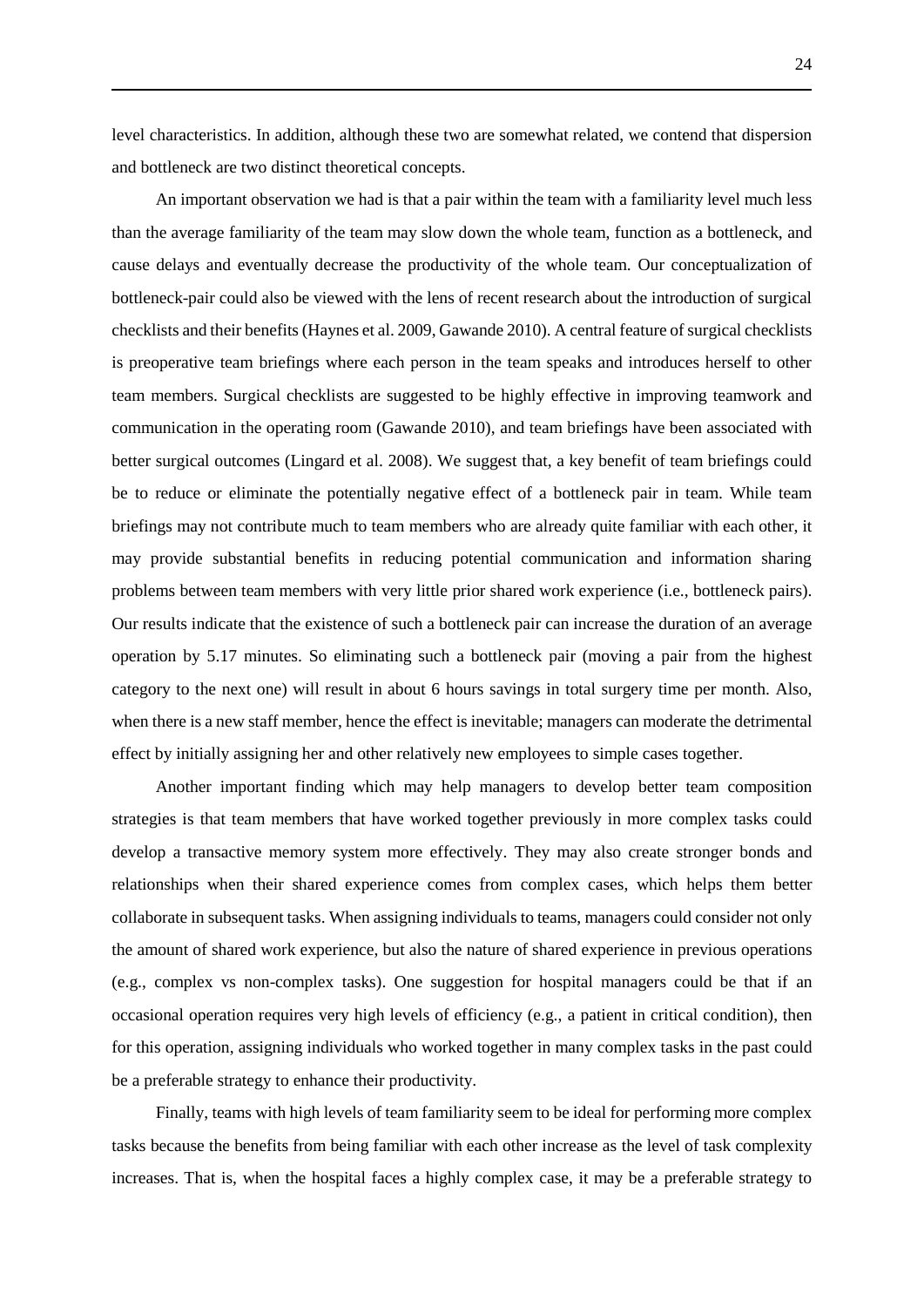assign individuals who are highly familiar with each other to these cases, as the benefit of team familiarity will be maximized during this complex operation.

As in all empirical studies, our results come with limitations. First, our data comes from a single hospital, so one has to be cautious when interpreting our results. While cardiac surgery operations are an appealing setting with a mix of repetitive and highly critical knowledge-based tasks to study fluid teams, generalizing our results to other fluid team settings requires a careful approach. Moreover, our dataset includes limited information regarding patients' condition before the operation, as well as doctors' characteristics. One would ideally like to have more detailed information about patients' condition and characteristics such as Higgins Score or EuroScore, but unfortunately this was not available from our data source. Similarly, more detailed information on doctors' experience, performance, skill sets, and other characteristics would have been useful to control in predicting team productivity. In addition, in this study we focus on productivity implications of team familiarity with the help of our highly granular surgery duration data (in minutes), and used in-hospital mortality (a crude measure of quality) as a robustness check to make sure productivity improvements do not come at the expense of increased mortality rates. Future research can investigate how team familiarity can simultaneously affect both productivity and quality in healthcare settings by obtaining more granular quality data such as hospital revisits, clinical and patient reported improvements, among others. Finally, our study joins to the stream of work which highlights the importance of team familiarity in fluid teams with a large scale empirical study. As fluid teams become more of a rule than exception in many organizational settings, future research could provide a more in-depth and vivid account of how team familiarity influences team operations and task dynamics with observational or experimental studies.

Despite these limitations our results provide important insights into operations management research and practice. Our study suggests that managers could practice better team composition strategies that may allow them to make optimal use of past shared experience of team members, and thus improve productivity of fluid team operations without making use of any additional resources. In addition, in a critical and costly setting like healthcare, any productivity gain (e.g., reduction in operation time) will not only reduce total costs of treating patients, but it may also translate into better clinical outcomes for patients by reducing infection risks or adverse event probabilities. Also, answering the call to decompose team familiarity and further investigate its detailed effects on performance (Huckman et al. 2009), our study introduces two new concepts: team familiarity dispersion and bottleneck pairs. Further disentangling team familiarity by concentrating on how much of the shared work experience is gained during complex tasks in the past; we demonstrate that not all experiences are equivalent, and the higher the ratio of familiarity which is gained from complex tasks, the higher the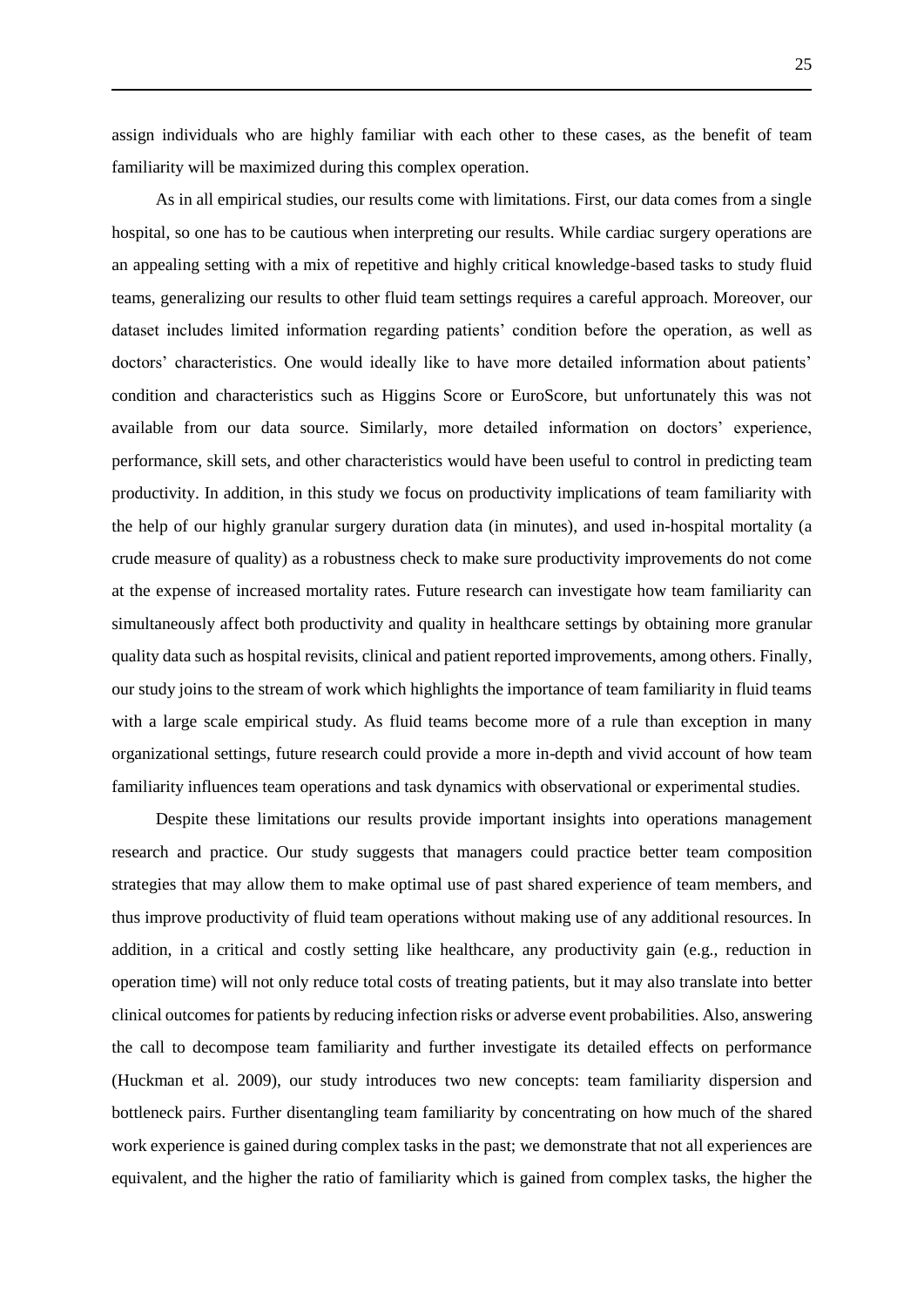productivity of the team. Finally, we identify focal task complexity as an important moderator between

average team familiarity and productivity, and find that team familiarity is particularly helpful when

performing more complex tasks.

## **References**

- Aiken, L. S., S. G. West. 1991. *Multiple regression: Testing and interpreting interactions*. Sage, Thousand Oaks, CA.
- Altuntas, S., U. Baykal. 2010. Relationship between nurses' organizational trust levels and their organizational citizenship behaviors. *J. of Nursing Scholarship*. **42**(2) 186-194.
- Argote, L. 1982. Input uncertainty and organizational coordination in hospital emergency units. *Admin. Sci. Quart*. **27**(3) 420-434.
- Banker, R. D., J. M. Field, K. K. Sinha. 2001. Work-team implementation and trajectories of manufacturing quality: A longitudinal field study. *Manufacturing & Service Oper. Management.* **3**(1): 25-42.
- Berman, S. L., J. Down, C. W. L. Hill. 2002. Tacit knowledge as a source of competitive advantage in the National Basketball Association. *Acad. of Management J.* **45**(1) 13-31.
- Berry Jaeker, J. A., A. Tucker. 2016. Past the point of speeding up: The negative effects of workload saturation on efficiency and patient severity. *Management Sci*. Published online in Articles in Advance 04 Apr 2016: 1-21.
- BR. Staats, D.M. Upton. 2009. Team familiarity, role experience, and performance: Evidence from Indian software services. *Management Sci*. **55**(1) 85-100.
- Bezrukova, K., S. M. B. Thatcher, K. A. Jehn. 2007. Group heterogeneity and faultlines: Comparing alignment and dispersion theories of group composition. Conflict in organizational groups: New directions in theory and practice: 57-92.
- Bion, W. R. 1962. *Experience in groups*. Basic Books, NY.
- Boudreau, J, W. Hopp, J. O. McClain, L. J. Thomas. 2003. On the interface between operations and human resources management. *Manufacturing & Service Oper. Management.* **5**(3): 179-202.
- Brandon, D. P., A. B. Hollingshead. 2004. Transactive memory systems in organizations: Matching tasks, expertise, and people. *Organ. Sci.***15**(6) 633-644.
- Bushe, G. R., A. Chu. 2011. Fluid teams: Solutions to the problems of unstable team membership. *Organ. Dynam.* **40**(3) 181-188.
- Campbell, D. J. 1988. Task complexity: A review and analysis. *Acad. of Management Rev.* **13**(1) 40- 52.
- Catchpole, K. R., A. E. B. Giddings, M. Wilkinson, G. Hirst, T. Dale, M.R. De Leval. 2007. Improving patient safety by identifying latent failures in successful operations. *Surgery*. **142**(1) 102-110.
- Chillemi, O., B. Gui. 1997. Team human capital and worker mobility. *J. of Labor Econom*. **15**(4) 567- 585.
- Choi, J. N., T. Sy. 2010. Group-level organizational citizenship behavior: Effects of demographic faultlines and conflict in small work groups. *J. of Organ. Behav*. **31**(7): 1032-1054.
- Cohen, S. G., D. E. Bailey. 1997. What makes teams work: Group effectiveness research from the shop floor to the executive suite. *J. of Management*. **23**(3) 239-290.
- Cohen, J., P. Cohen, L. S. Aiken, S. G. West. 2003. *Applied Multiple Regression—Correlation Analysis*  for the Behavioral Sciences, 3<sup>rd</sup> eds. Lawrence Erlbaum, Mahwah, NJ.
- Cole, M. S., A. G. Bedeian, R. R. Hirschfeld, B. Vogel. 2011. Dispersion-Composition Models in Multilevel Research A Data-Analytic Framework. *Organ. Res. Methods.* **14**(4): 718-734.
- Coleman, J. S. 1988. Social capital in the creation of human capital. *Amer. J. of Sociology.* 94 95-120.
- Colquitt, J.A, J. A. Lepine, C. P. Zapata, R. E. Wild. 2011. Trust in typical and high-reliability contexts: Building and reacting to trust among firefighters. *Academy of Management J.* **54**(5) 999-1015.
- Cook, L. M. 2013. Can nurses trust nurses in recovery reentering the workplace? *Nursing* **43**(3) 21-24.
- Cramton, C. D. 2001. The mutual knowledge problem and its consequences for dispersed collaboration. *Organ. Sci.* **12**(3) 346-371.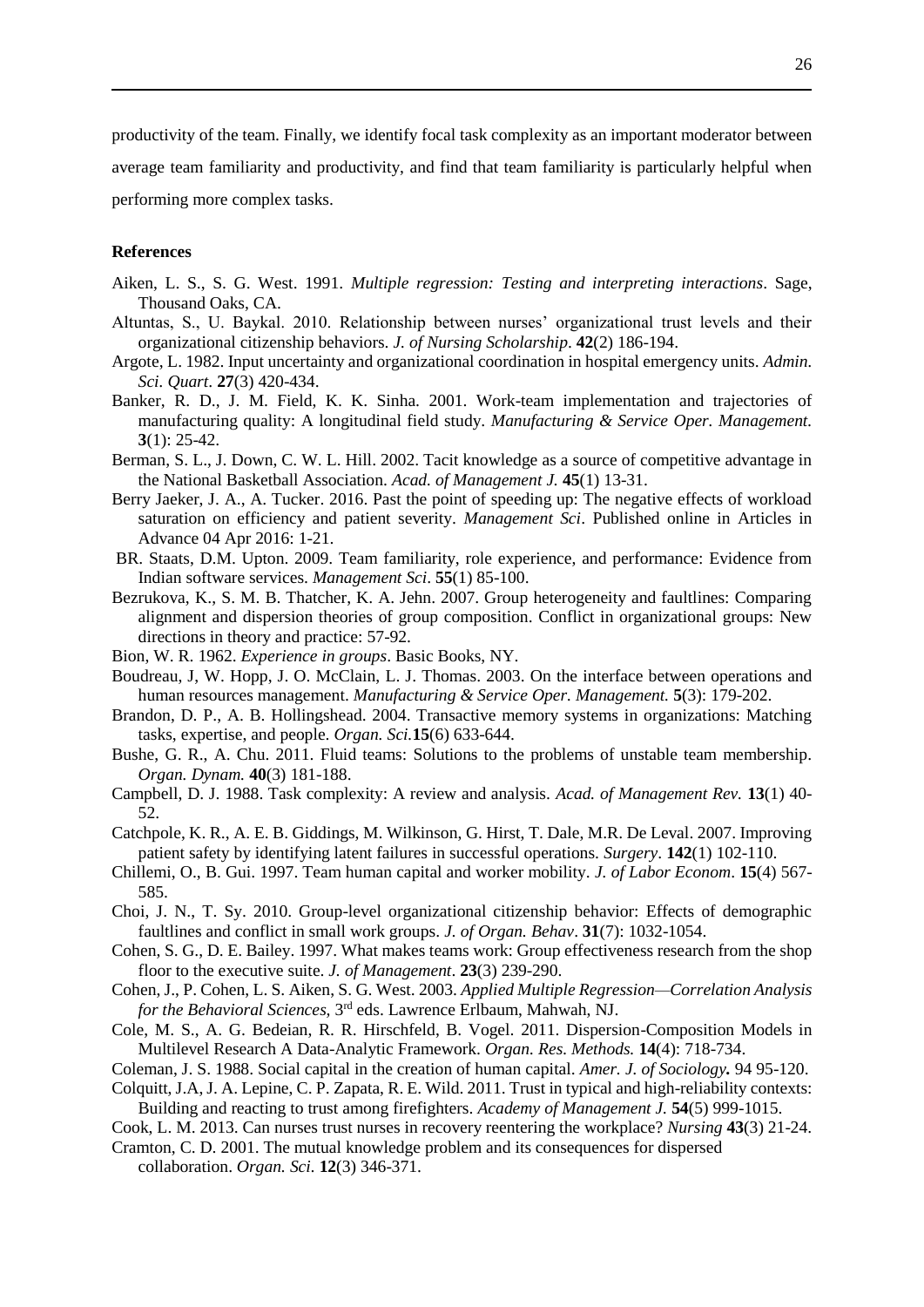- Cross, R., A. Parker, L. Prusak, S. P. Borgatti. 2001. Knowing what we know: Supporting knowledge creation and sharing in social networks. *Organ. Dynam*. **30**(2) 100-120.
- Davenport, D. L., W. G. Henderson, C. L. Mosca, S. F. Khuri, R. M. Mentzer. 2007. Risk-adjusted morbidity in teaching hospitals correlates with reported levels of communication and collaboration on surgical teams but not with scale measures of teamwork climate, safety climate, or working conditions. *J. of the Amer. College of Surgeons*. **205**(6) 778-784.
- Dawson, J. F., A. W. Richter. 2006. Probing three-way interactions in moderated multiple regression: development and application of a slope difference test. *J. of Appl. Psych.* **91**(4) 917-926.
- De Jong, B. A., K. T. Dirks. 2012. Beyond shared perceptions of trust and monitoring in teams: implications of asymmetry and dissensus. *J. of Appl. Psych*. **97**(2): 391.
- Dineen, B. R., R. A. Noe, J. D. Shaw, M. K. Duffy, C. Wiethoff. 2007. Level and dispersion of satisfaction in teams: Using foci and social context to explain the satisfaction-absenteeism relationship. *Acad. of Management J*. **50**(3) 623-643.
- Drucker, P. F. 1999. Knowledge-worker productivity: The biggest challenge. *California Management Rev*. **41**(2) 79-94.
- Edmondson, A. C. 1999. Psychological safety and learning behavior in work teams. *Admin. Sci. Quart.* **44**(2) 350-383.
- Edmondson, A. C., R. M. Bohmer, G. P. Pisano. 2001. Disrupted routines: Team learning and new technology implementation in hospitals. *Admin. Sci. Quart*. **46**(4) 685-716.
- Edmondson, A. C., I. M. Nembhard. 2009. Product Development and Learning in Project Teams: The Challenges Are the Benefits. *J. of Product Innovation Management*. **26**(2) 123-138.
- Edmondson, A. C., A. B. Winslow, R. M. J. Bohmer, G. P. Pisano. 2003. Learning how and learning what: Effects of tacit and codified knowledge on performance improvement following technology adoption. *Decision Sci*. **34**(2) 197-224.
- Espinosa, J. A., S. A. Slaughter, R. E. Kraut, J. D. Herbsleb. 2007. Familiarity, complexity, and team performance in geographically distributed software development. *Organ. Sci*. **18**(4) 613-630.
- Evans, C. R., K. L. Dion. 1991. Group cohesion and performance a meta-analysis. *Small Group Res.* **22**(2) 175-186.
- Faraj, S., L. Sproull. 2000. Coordinating expertise in software development teams. *Management Sci.* **46**(12) 1554-1568.
- Feldman, D. C. 1984. The development and enforcement of group norms. *Acad. of Management Rev*. **9**(1) 47-53.
- Field, J. M., K. K. Sinha. 2005. Applying process knowledge for yield variation reduction: A longitudinal field study. Decision Sciences. **36**(1) 159-186.
- Fleming, M., S. Smith, J. Slaunwhite, J. Sullivan. 2006. Investigating interpersonal competencies of cardiac surgery teams. *Canadian J. of Surgery*. **49**(1) 22.
- Gardner, H. K., F. Gino, BR. Staats 2012. Dynamically integrating knowledge in teams: Transforming resources into performance. *Acad. of Management J.* **55**(4) 998-1022.
- Gawande, A. 2010. Checklist Manifesto, Vol. 200. New York: Metropolitan Books.
- Gaynes, R. P., D. H. Culver, T. C. Horan, J. R. Edwards, C. Richards, J. S. Tolson, and the National Nosocomial Infections Surveillance System. 2001. Surgical site infections (SSI) rates in the United States, 1992-1998: The national nosocomial infections surveillance system basic SSI risk index. *Clinical Infectious Diseases*. **33**(Suppl 2) 69-77.
- Gersick, C. J., J. R. Hackman. 1990. Habitual routines in task-performing groups. *Organ. Behav. and Human Decision Processes*. **47**(1) 65-97.
- Gibbons, C., J. Bruce, J. Carpenter, A. P. Wilson, J. Wilson, A. Pearson, D. L. Lamping, Z. H. Krukowski, B. C. Reeves. 2011. Identifications of risk factors by systematic review and development of risk-adjusted models for surgical site infection. *Health Technological Assessment.***15**(30) 1-156.
- Gittel, J. H. 2002. Coordinating mechanisms in care provider groups: Relational coordination as a mediator and input uncertainty as a moderator of performance effects. *Management Sci*. **48**(11) 1408-1426.
- Goldratt, E. M., J. Cox. 1984. *The Goal: A Process of Ongoing Improvement.* North River Press, Croton-on-Hudson, NY.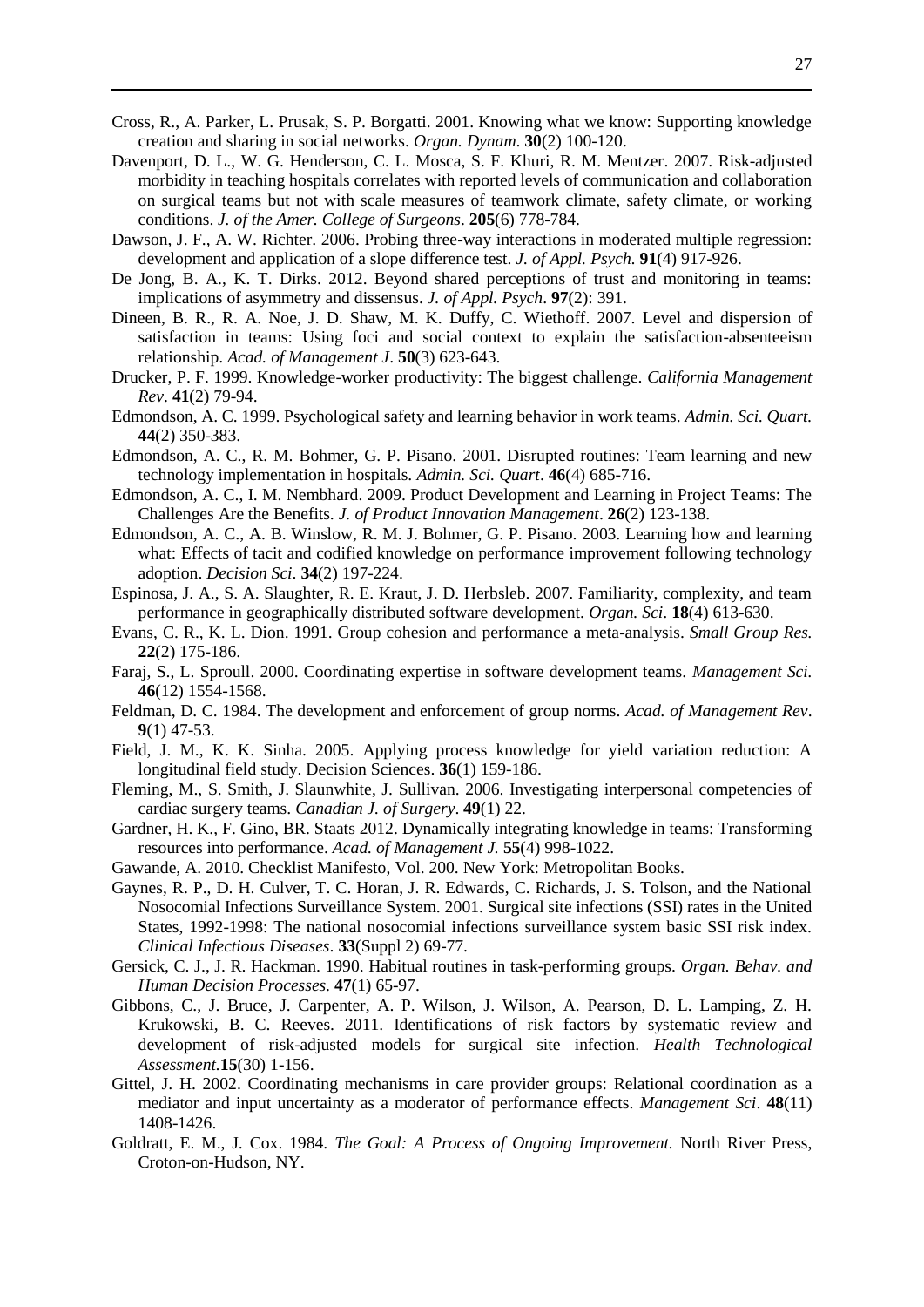- Gruenfeld, D. H., E. A. Mannix, K. Y. Williams, M. A. Neale. 1996. Group composition and decision making: How member familiarity and information distribution affect process and performance. *Organ. Behav. and Human Decision Processes* **67**(1) 1-15.
- Hackman, J. R. 1987. The design of work teams. J. W. Lorsch eds. *Handbook of Organizational Behavior*. Prentice Hall, Englewood Cliffs, NJ, 315 342.
- Hackman, J. R. 2002. *Leading Teams: Setting the Stage for Great Performances*. Harvard Business Press, Boston, MA.
- Harrison, D. A., K. J. Klein. 2007. What's the difference? Diversity constructs as separation, variety, or disparity in organizations. *Acad. of Management Rev*. **32**(4) 1199-1228.
- Harrison, D. A., S. Mohammed, J. E. McGrath, A. T. Florey, S. W. Vanderstoep. 2003. Time matters in team performance: Effects of member familiarity, entrainment, and task discontinuity on speed and quality. *Personnel Psych*. **56**(3) 633-669.
- Haynes, A.B., Weiser, T.G., Berry, W.R., Lipsitz, S.R., Breizat, A.H., Dellinger, E.P., et al. 2009 A surgical safety checklist to reduce morbidity and mortality in a global population. *New England Journal of Medicine*. 360(5):491–499.
- Hoffmann, D. A., Lei, Z., & Grant, A. M. 2009. Seeking help in the shadow of a doubt: The sensemaking processes underlying how nurses decide whom to ask for advice. *J. of Appl. Psych.* **94**(5): 1261- 1274.
- Hollingshead, A. B. 2001. Cognitive interdependence and convergent expectations in transactive memory. *J. of Personality and Soc. Psych.* **81**(6) 1080.
- Hornsey, M. J., M. A. Hogg. 2000. Assimilation and diversity: An integrative model of subgroup relations. *Personality and Social Psych. Rev*. **4**(2) 143-156.
- Hopp, W. J., S. M. R. Iravani, F. Liu. 2009. Managing white-collar work: An operations-oriented survey. *Production and Oper. Management*. **18**(1) 1-32.
- Hopp, W. J., M. L. Spearman. 2000. *Factory Physics: Foundations of Manufacturing Management,*  2nd ed. McGraw-Hill, Burr Ridge, IL.
- Huckman, R. S., BR. Staats. 2011. Fluid tasks and fluid teams: The impact of diversity in experience and team familiarity on team performance. *Manufacturing & Service Oper. Management*. **13**(3) 310-328.
- Huckman, R. S., BR. Staats, D.M. Upton. 2009. Team familiarity, role experience, and performance: Evidence from Indian software services. *Management Sci*. **55**(1) 85-100.
- Jackson, S. E., A. Joshi, N. L. Erhardt. 2003. Recent research on team and organizational diversity: SWOT analysis and implications. *J. of Management*. **29**(6) 801-830.
- Kane, A. A., L. Argote, J. M. Levine. 2005. Knowledge transfer between groups via personnel rotation: Effects of social identity and knowledge quality. *Organ. Behav. and Human Decision Processes* **96**(1) 56-71.
- Katz, R. 1982. The effects of group longevity on project communication and performance. *Admin. Sci. Quart.* **27**(1) 81-104.
- Klein, K. J., S. W. Kozlowski. 2000. Multilevel theory, research, and methods in organizations: Foundations, extensions, and new directions, Jossey-Bass.
- Levine, J. M., R. L. Moreland. 1999. Knowledge transmission in work groups: Helping newcomers to succeed. J. M. Levine, D. M. Messick, L. L. Thomson eds. *Shared Cognition in Organizations: The Management of Knowledge,* Psychology Press, New York, 267-296.
- Lewis, K. 2003. Measuring transactive memory systems in the field: Scale development and validation. *J. Appl. Psych.* **88**(4) 587–604
- Liao, H., D. Liu, R. Loi. 2010. Looking at both sides of the social exchange coin: A social cognitive perspective on the joint effects of relationship quality and differentiation on creativity. *Acad. of Management J*. **53**(5) 1090-1109.
- Lingard, L., G. Regehr, B. Orser, R. Reznick, G. R. Baker, D. Doran,S. Espin,J. Bohnen, S. Whyte. 2008. Evaluation of a preoperative checklist and team briefing among surgeons, nurses, and anesthesiologists to reduce failures in communication. *Arch. of Surgery.* **143**(1) 12.
- Makary, M. A., J B. Sexton, J. A. Freischlag, C. G. Holzmueller, E. A. Millman, L. Rowen, P. J Pronovost. 2006. Operating room teamwork among physicians and nurses: teamwork in the eye of the beholder. *J. of the Amer. College of Surgeons*. **202**(5) 746-752.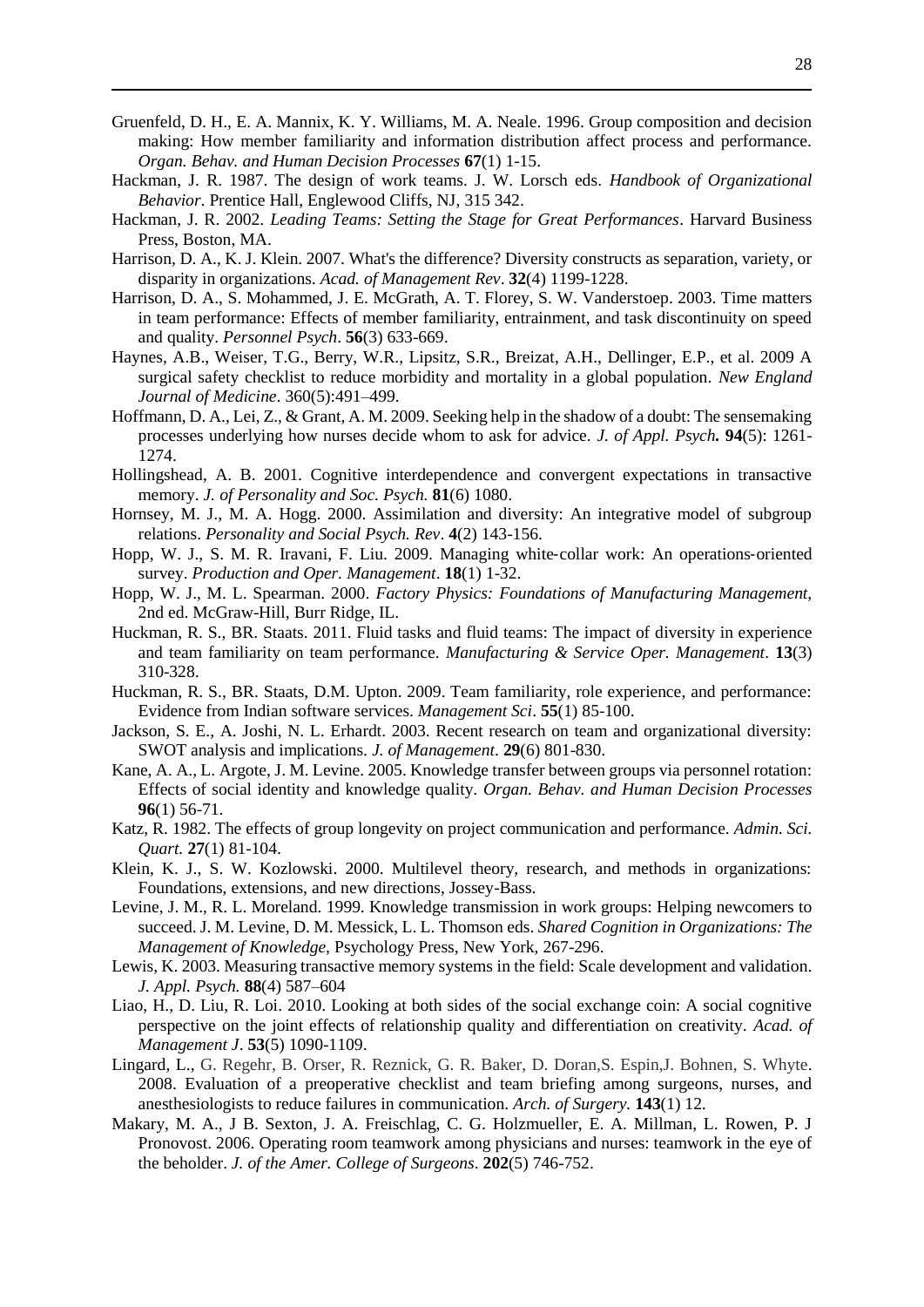- Moreland, R. L. 1999. Transactive memory: Learning who knows what in work groups and organizations. L. Thomson, D. Messick, J. Levine, eds. *Sharing Knowledge in Organization.*  Lawrence Erlbaum, Hillsdale, NJ.
- Nembhard, I. M., A. C. Edmondson. 2006. Making it safe: The effects of leader inclusiveness and professional status on psychological safety and improvement efforts in health care teams. *J. of Organ. Behav*. **27**(7) 941-966.
- Nemeth, C. J. 1986. Differential contributions of majority and minority influence. Psych. Rev. **93(1)** 23-32.
- Paletz, S. B. F., C. D. Schunn. 2011. Assessing group-level participation in fluid teams: Testing a new metric. *Behav. Res. Methods*. **43**(2) 522-536.
- Pisano, G. P., R. M. J. Bohmer, A. C. Edmondson. 2001. Organizational differences in rates of learning: Evidence from the adoption of minimally invasive cardiac surgery. *Management Sci*. **47**(6) 752- 768.
- Pullon S., Competence, respect and trust: Key features for successful interprofessional nurse-doctor relationships. 2008. *J. of Interprofessional Care.* **22**(2) 133-147.
- Reagans, R., L. Argote, D. Brooks. 2005. Individual experience and experience working together: Predicting learning rates from knowing who knows what and knowing how to work together. *Management Sci*. **51**(6) 869-881.
- Schroder, H., M. Driver, S. Streuferi. 1967. *Human information processing*. Holt, Rinehart and Winston, New York.
- Siemsen, E., A.V. Roth, S. Balasubramanian. 2008. How motivation, opportunity, and ability drive knowledge sharing: The constraining-factor model. *J. of Oper. Management*. **26**(3) 426-445.
- Staats, BR. 2012. Unpacking Team Familiarity: The Effects of Geographic Location and Hierarchical Role. *Production and Oper. Management*. **21**(3) 619-635.
- Tucker, A. L., A. C. Edmondson. 2003. Why hospitals don't learn from failures: organizational and psychological dynamics that inhibit system change. *California Management Review*. **45**(2) 55-72.
- Tucker, A. L., I. M. Nembhard, A. C. Edmondson. 2007. Implementing new practices: An empirical study of organizational learning in hospital intensive care units. *Management Sci.* **53**(6) 894-907.
- Tukey, J. W. 1977. Exploratory Data Analysis. Reading, MA: Addison–Wesley.
- Tushman, M. L., D. A. Nadler. 1978. Information Processing as an Integrating Concept in Organizational Design. *Acad. of Management Rev*. **3**(3) 613-624.
- Van Knippenberg, D., C. K. W. De Dreu, A. C. Homan. (2004). Work group diversity and group performance: An integrative model and research agenda. *Journal of Applied Psychology* **89**(6) 1008–1022.
- Van de Ven, A. H., A. L. Delbecq, R. Koenig Jr. 1976. Determinants of coordination modes within organizations. *Amer. Sociological Rev*. **41**(2) 322-338.
- Wegner, D. M. 1986. Transactive memory: A contemporary analysis of the group mind. G. Mullen, G. Goethals, eds. *Theories of Group Behavior*. Springer-Verlag, New York, 185-208.
- Weick, K. E., K. H. Roberts. 1993. Collective mind in organizations: Heedful interrelating on flight decks. *Admin. Sci. Quart.* **38**(3) 357-381.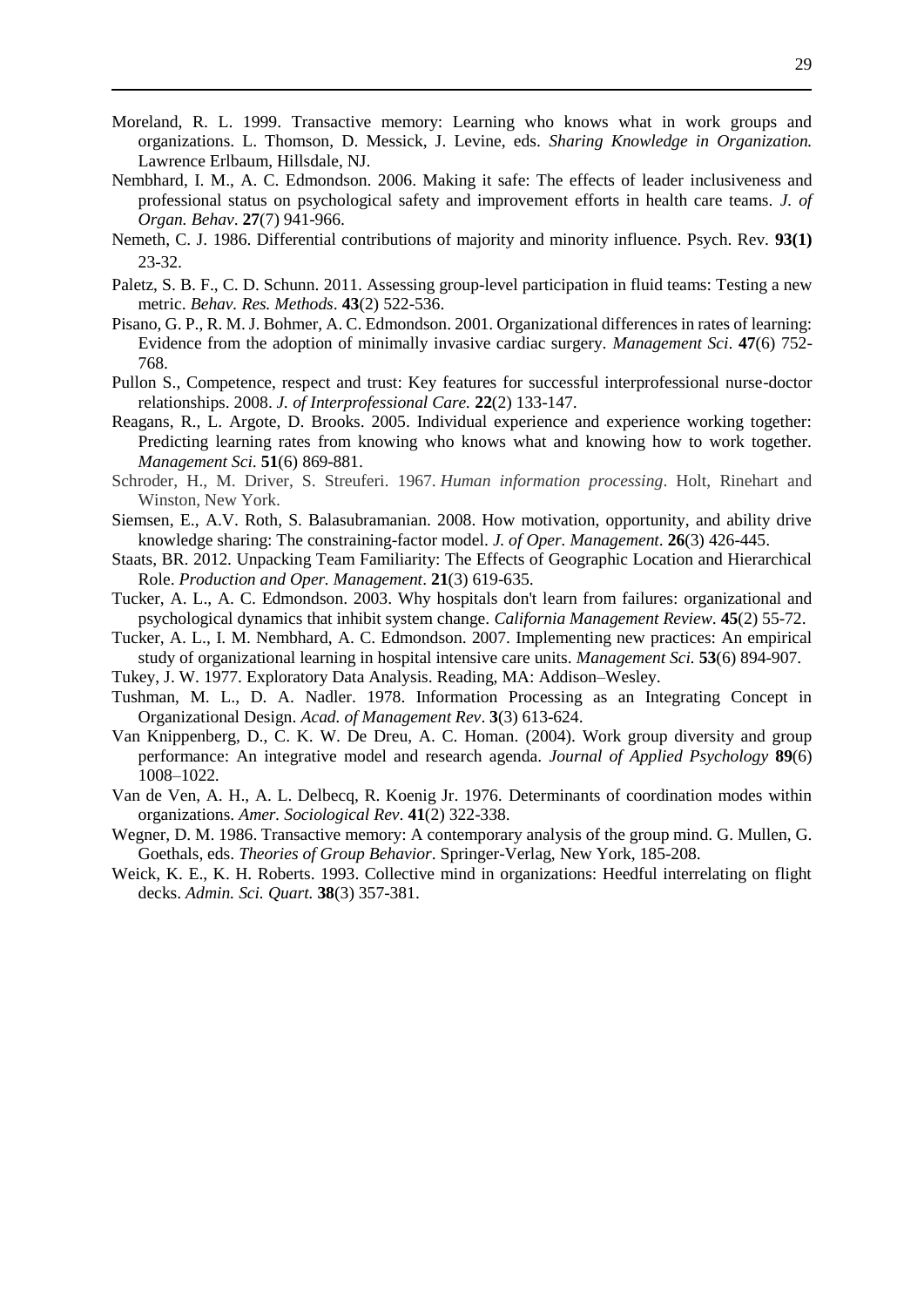

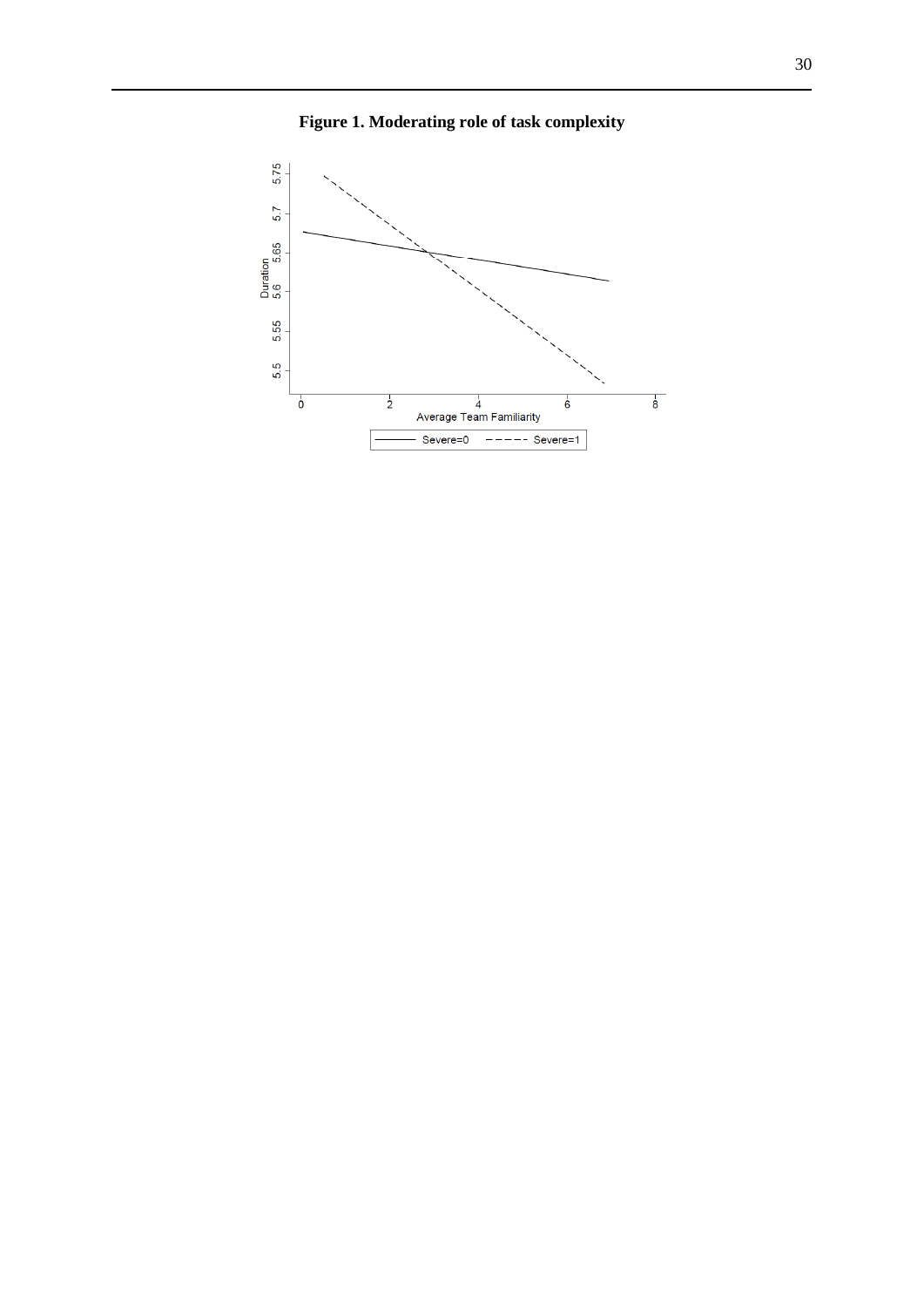| Variable                                                                                                                                                                                                                                  | Mean    | Std. Dev. | Min          | Max          | 1            | 2            | 3                   | 4                   | 5            | 6            |              | 8            | 9 |
|-------------------------------------------------------------------------------------------------------------------------------------------------------------------------------------------------------------------------------------------|---------|-----------|--------------|--------------|--------------|--------------|---------------------|---------------------|--------------|--------------|--------------|--------------|---|
| 1. Duration                                                                                                                                                                                                                               | 5.657   | 0.268     | 3.367        | 6.768        | $\mathbf{1}$ |              |                     |                     |              |              |              |              |   |
| 2. Team Familiarity Dispersion                                                                                                                                                                                                            | 278.197 | 213.761   | $\mathbf 0$  | 1097         | $0.0902**$   | $\mathbf{1}$ |                     |                     |              |              |              |              |   |
| 3. Bottleneck-Pair                                                                                                                                                                                                                        | 2.501   | 1.118     | $\mathbf{1}$ | 4            | $0.0509**$   | $-0.0267*$   | $\mathbf{1}$        |                     |              |              |              |              |   |
| 4. Severe Familiarity Percentage                                                                                                                                                                                                          | 0.090   | 0.031     | 0            | 0.431        | $-0.0649**$  |              | $-0.3273**0.2116**$ | $\mathbf{1}$        |              |              |              |              |   |
| 5. Average Team Familiarity                                                                                                                                                                                                               | 4.990   | 1.030     | $\mathbf 0$  | 6.928        | 0.0222       | $0.6274**$   | $0.2910**$          | $-0.4432**$         | $\mathbf{1}$ |              |              |              |   |
| 6. Individual Average Direct<br>Experience                                                                                                                                                                                                | 5.076   | 1.376     | $\mathbf 0$  | 7.227        | $0.2419**$   | $0.5939**$   |                     | $0.0906**$ 0.2458** | $-0.2686**$  | $\mathbf{1}$ |              |              |   |
| 7. Team Size                                                                                                                                                                                                                              | 5.414   | 0.785     | 3            | 8            | $0.0442**$   | $0.0519**$   | $0.3323**$          | $0.0437**$          | $0.0104*$    | $-0.0734**$  | $\mathbf{1}$ |              |   |
| 8. Severe                                                                                                                                                                                                                                 | 0.283   | 0.224     | $\pmb{0}$    | $\mathbf{1}$ | $-0.0925**$  | $-0.0365$    | $0.0536*$           | $-0.0907**$         | $0.0638**$   | $-0.2034**$  | $0.0670**$   | $\mathbf{1}$ |   |
| 9. Mild<br>the contract of the contract of the contract of the contract of the contract of the contract of the contract of the contract of the contract of the contract of the contract of the contract of the contract of the contract o | 0.221   | 0.421     | 0            | $\mathbf{1}$ | $-0.0185$    | $-0.0136$    | 0.0157              | $-0.0165$           | $-0.0162$    | $0.0419**$   | $-0.1159**$  | $-0.1793**$  |   |

**Table 1. Descriptive Statistics**

+, \* and \*\* denote significance at 10%, 5% and 1% levels respectively.